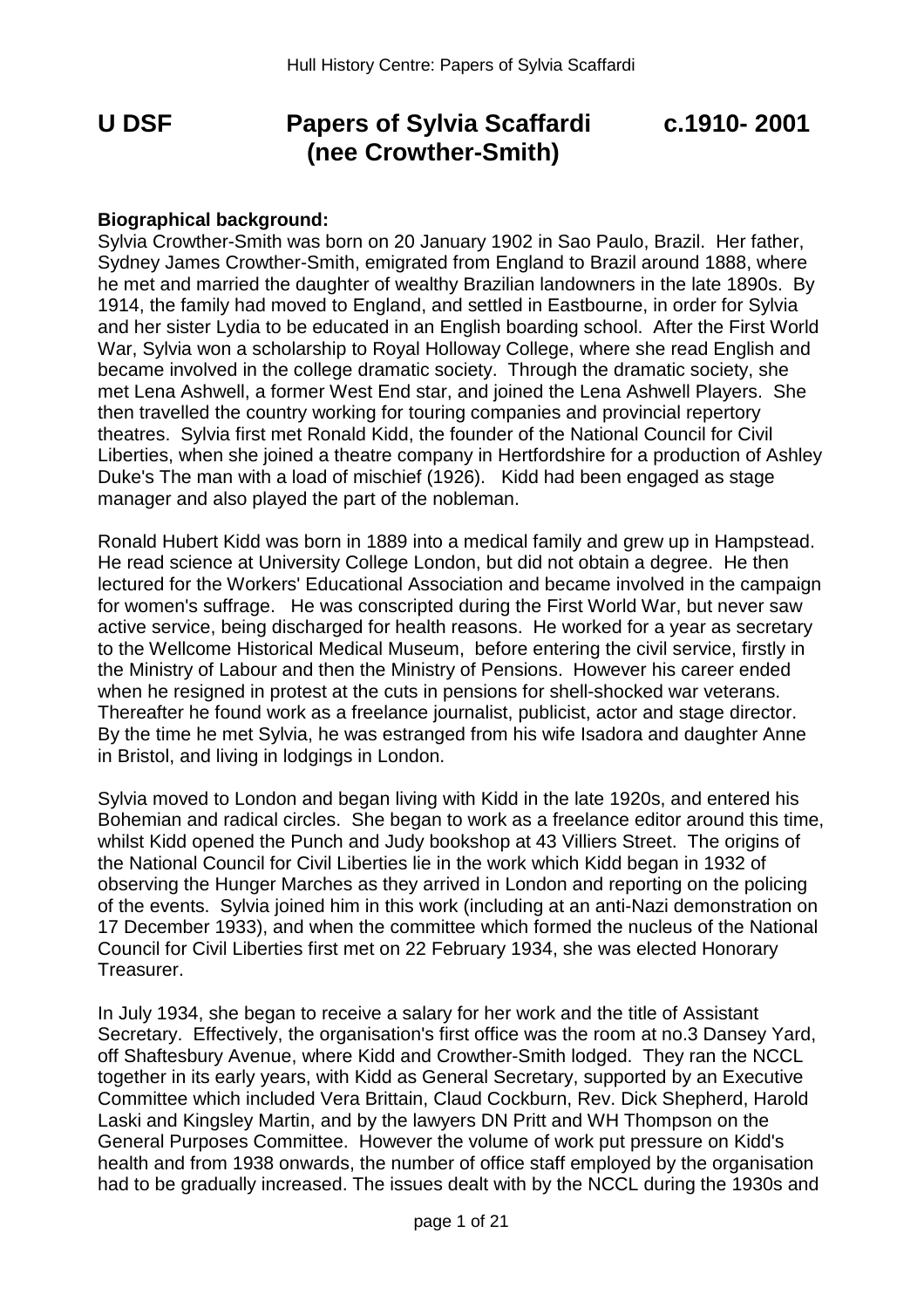early 1940s included the Incitement to Disaffection Bill of 1934, the banning of 'nonflam' films, the operation of the Special Powers Acts in Northern Ireland, the rise of fascism and anti-semitism (especially the British Union of Fascists meeting at Olympia on 7 June 1934), the Public Order Act of 1936, political bias in the letting of public halls and by the police, the Harworth Colliery dispute of 1937, the case of Major Wilfred Foulston Vernon, the freedom of the press and the BBC, and the impact on civil liberties of the outbreak of war.

Sylvia resigned as Assistant Secretary of the NCCL in August 1941, at a time when her mother was dying of cancer and Kidd was suffering from a recurrence of heart problems. In November, Kidd had to give up the post of General Secretary and was made Director of NCCL instead, in an effort to reduce his workload. However he did not recover his health and died at the age of 53 on 12 May 1942.

A few months before Kidd's death, Sylvia entered the civil service, working in the Planning Division of the Ministry of Works on the White Paper on rural land utilisation in wartime. The Division was then formed into an independent Ministry of Town and Country Planning, where she remained until 1944 and her move into the wartime propaganda work of the Publications Division of the Ministry of Information. She was employed in the post-war Central Office of Information until 1952, when she was made redundant in a wave of cuts to temporary civil servant posts by the Conservative government. Using her redundancy money as security, she began to work as a freelance journalist. She also trained as a teacher and worked for a period in a secondary modern school in south London.

In 1958, at the age of 56, Sylvia married John Scaffardi and they lived together in Carshalton in Buckinghamshire. She was widowed in 1971. She wrote two autobiographical books, the first, an account of her work with Ronald Kidd during the 1930s, Fire under the carpet (Lawrence & Wishart, 1986) and the second, about her Brazilian childhood, Finding my way (Quartet Books, 1988). Sylvia died on 27 January 2001. She continued her association with and her support for the NCCL until her death.

## **Custodial History:**

Donated by the Estate of Sylvia Scaffardi, via Liberty, 18 September 2001

#### **Description:**

This collection contains material gathered together by Scaffardi from several sources in the process of writing her autobiography, Fire Under the Carpet (Lawrence & Wishart, 1986); it includes papers of Ronald Kidd, research papers of Brian Cox and records of the National Council for Civil Liberties, as well as a range of publications. An artificial arrangement has been imposed on the collection, and there is a large amount of overlap between the sections.

## **National Council for Civil Liberties**

This material complements, and in some instances duplicates, the main Liberty archive [U DCL]. There is a bound volume of early annual reports, dating from 1934 to 1957 [U DSF/1/1]; this is significant because there do not appear to be any annual reports before 1938 in the main archive [U DCL/73A]. The early minutes of the NCCL have been lost [a microfilm of minutes dating from 1944 onwards is the earliest survival at U DCL/102] and hence the few bundles in this collection which contain Executive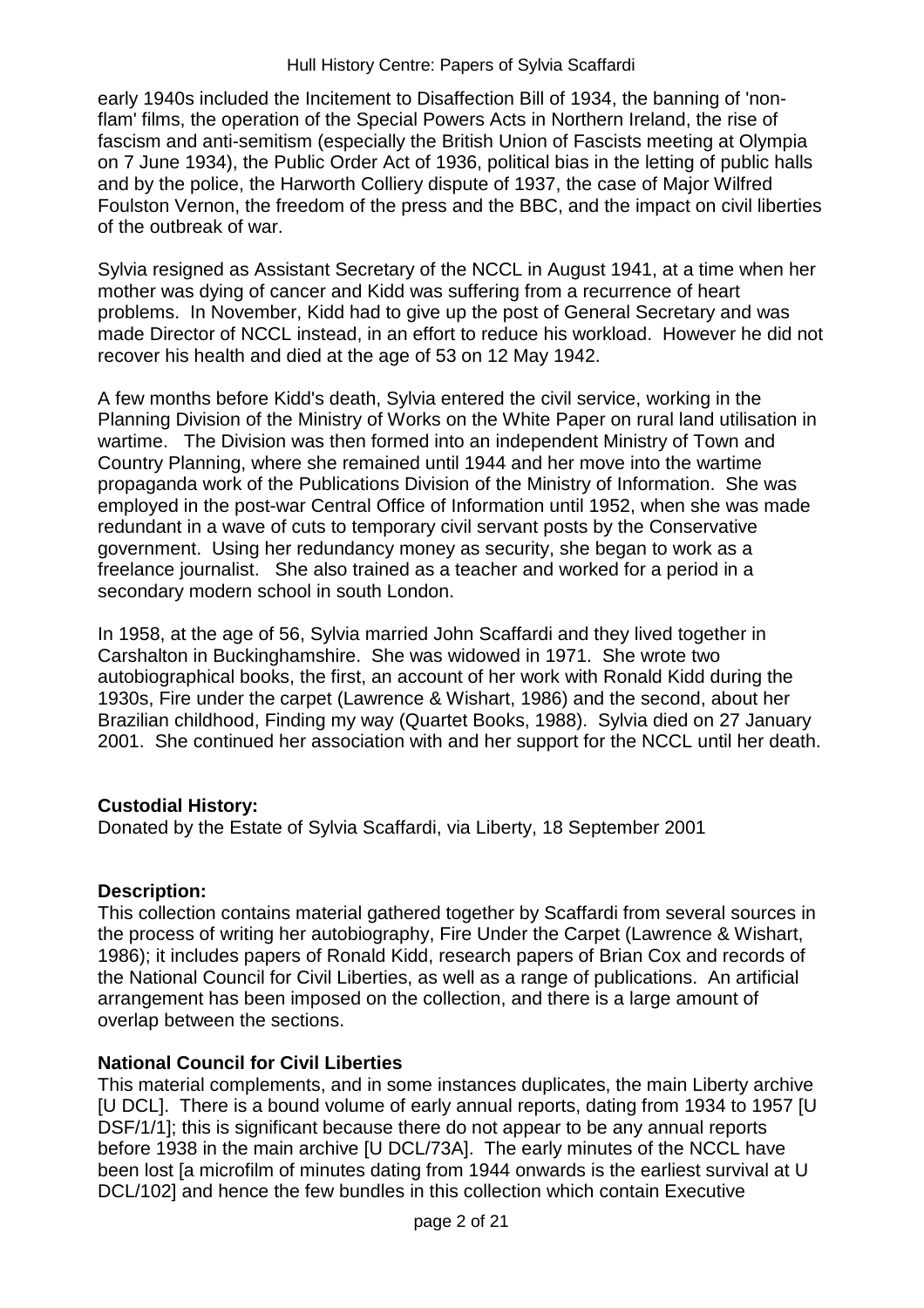Committee minutes from the 1930s and early 1940s, and some correspondence of Ronald Kidd as General Secretary, are valuable in piecing together the work of Kidd and other founder members [U DSF/1/7-9]. There are also examples of draft articles and speeches by Kidd and Crowther-Smith in these bundles, as well as material about Kidd having to give up the role of General Secretary and the question of who was to replace Henry Nevinson as President [related papers on these last two topics can also be found at U DSF/2/6]. The NCCL pamphlets in the collection span 1935 to 1995, but are concentrated in the 1930s and 1940s [U DSF/1/17-62]. A large proportion can also be found in the main Liberty archive, but this set has been kept together to illustrate the interests of Kidd and Crowther-Smith.

## **Ronald Kidd**

There is very little surviving material on Ronald Kidd in the main Liberty archive and therefore, although these papers are far from extensive, they still comprise a useful source. There are two files relating to Kidd's tour of Czechoslovakia, Hungary and Austria in 1938 [U DSF/2/2-3] and these contain a variety of material, ranging from letters of introduction and correspondence with those involved in the movement in defence of human rights and against anti-semitism in Czechoslovakia, to Kidd's itinerary and notes made during his journey. There is also a set of photographs of Jasina and other places in Sub Carpathian Russia and Slovakia, sent by Dr Maximilián Ryšánek in Brno, photographs of anti-semitic graffiti [possibly in London] and contemporary travel brochures and maps of the region. The only surviving example of a personal letter from Kidd to Crowther-Smith dates from this tour and was sent from Bratislava [see file U DSF/2/6]. After his return to England, Kidd travelled the country holding public meetings on Czechoslovakia and this is documented by correspondence, publicity leaflets and cuttings of reports in the press [U DSF/2/3].

Kidd's work for the NCCL in the early 1940s focussed on areas such as editing and writing articles for the journal Civil Liberty, and writing pamphlets. Examples of this can be found at U DSF/2/4-5, including drafts of his pamphlet on The fight for a free press (1942) [there is a printed copy at DSF/1/34]. There are four surviving pocket diaries, detailing the meetings and appointments which Kidd attended in 1934, 1935, 1936 and 1938 [U DSF/2/9], along with his passport, issued in 1936, and a number of undated photographs of Kidd [U DSF/2/10-11]. Unusual items include some photographs of political posters on display in wartime France, a publicity leaflet for the Soho Literary Group, organised by Kidd, and the annotated script of a play by Lennox Robinson, 'The lost leader', which Kidd must either have directed or played a part in [U DSF/2/14, 13, 12].

## **Sylvia Scaffardi**

There is a small amount of material relating personally to Sylvia Scaffardi and her work, namely evidence submitted to Lord Justice Scott's Committee on Land Utilisation for Rural Areas in the early 1940s, which she gathered in her role as a civil servant in the Planning Division of the Ministry of Works [U DSF/3/1], and papers about her childhood in Brazil and her Brazilian grandparents [U DSF/3/3].

## **Barry Cox**

Barry Cox was commissioned by the NCCL in the late 1960s to write a history of the organisation and this was published in 1975 as Civil liberties in Britain (Penguin). In the course of his research, he undertook a large number of interviews with founder members and contemporary figures in the NCCL, and the interviews were transcribed from tape by Sylvia Scaffardi. The annotated transcripts are included in this collection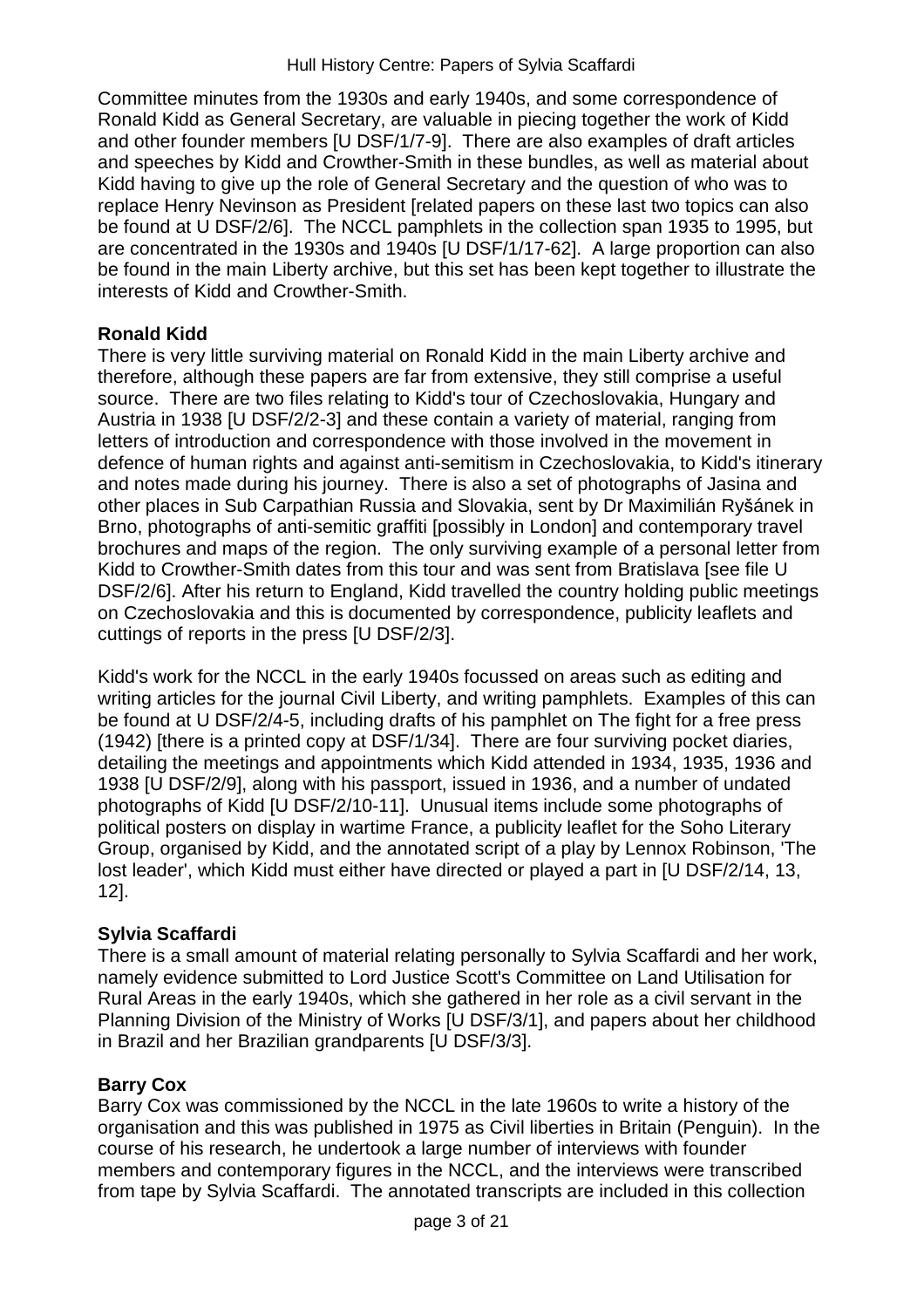and include interviews with people such as Elizabeth Acland Allen, DN Pritt, Kingsley Martin, Claud Cockburn, Sylvia Scaffardi herself, Martin Ennals and Tony Smythe [U DSF/4/2-4].

## **Publications**

This set of pamphlets and periodicals has been kept together within the collection (rather than being transferred to library stock), again as an illustration of the interests of Kidd and Scaffardi. There are a number of significant items in the fields of politics and literature, such as the August 1914 edition of the journal English Review containing part 5 of a serialised story by HG Wells, 'The world set free: a story of mankind' [U DSF/5/2]; a typescript on civil liberties in 1918 by Monica Ewer of the first National Council for Civil Liberties (founded in 1915 as the National Council Against Conscription) [U DSF/5/3]; two anti-semitic publications in German dating from 1937 and 1938, the second published by the National Socialist German Workers [Nazi] Party [U DSF/5/33 & 44]; two photographic compilations about the Spanish Civil War, issued by the Spanish Embassy in London in 1937 and 1938 [U DSF/5/34-35]; and the classic 1949 pamphlet, The time of the toad, by Dalton Trumbo, about the anti-Communist blacklist of Hollywood writers [U DSF/5/72]. The vast majority of these publications date from the 1930s and 1940s.

#### **Arrangement:**

| National Council for Civil Liberties, 1934 - 2001 |
|---------------------------------------------------|
| Ronald Kidd, 1916 - 1985                          |
| Sylva Scaffard, 1930s - 1975                      |
| Barry Cox, 1965 - 1971                            |
| Publications, circa 1910 - 1978                   |
|                                                   |

**Extent:** 1.5 linear metres

## **Related Material:**

Records of Liberty (National Council for Civil Liberties) [U DCL]

## **Access Conditions:**

Access will be granted to any accredited reader.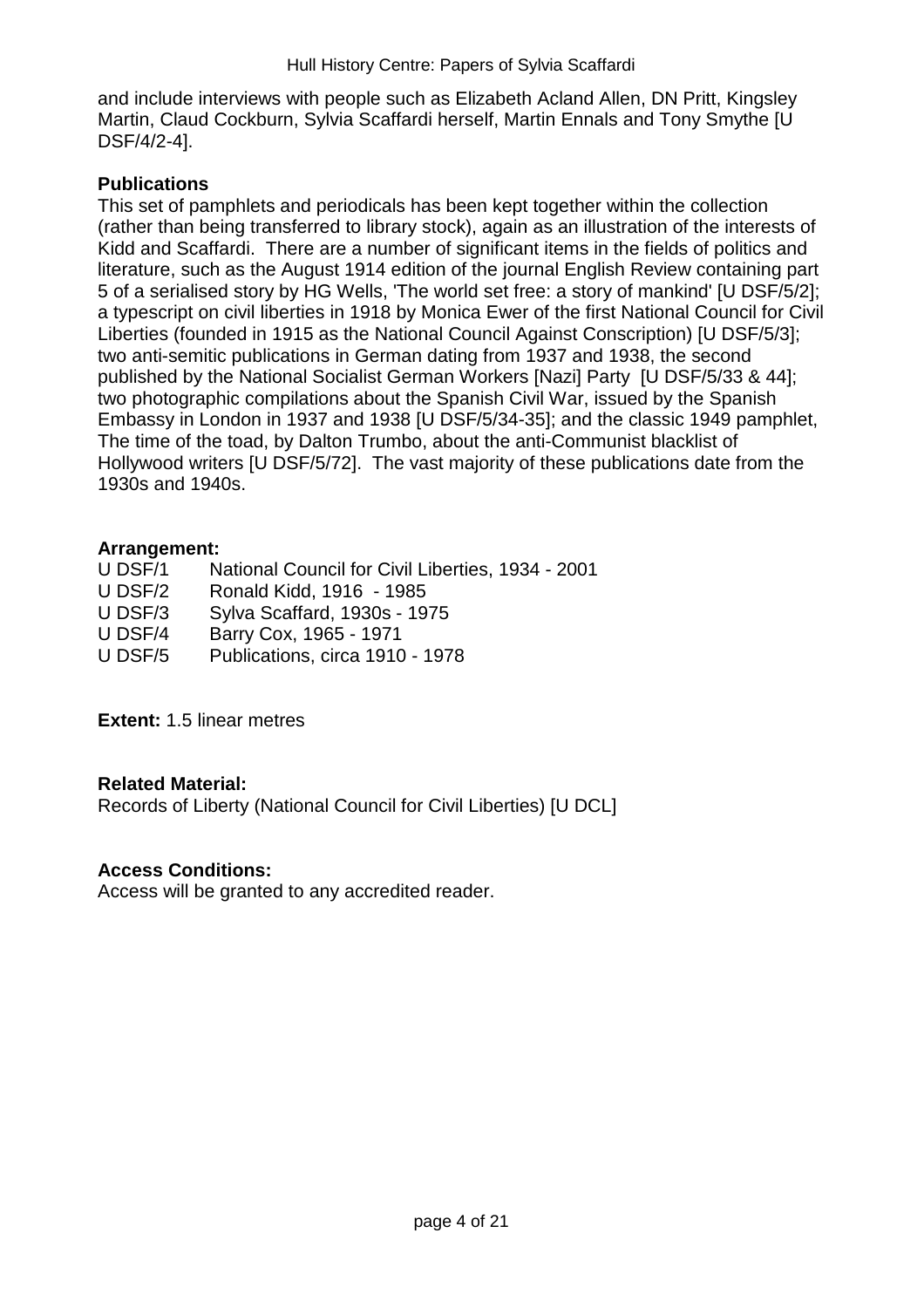|                  | Hull History Centre: Papers of Sylvia Scaffardi                                                                                                                                                                                                                                                                                                                                                                                                                                                                                                                                                                                                                                                                                                                                                                                   |               |
|------------------|-----------------------------------------------------------------------------------------------------------------------------------------------------------------------------------------------------------------------------------------------------------------------------------------------------------------------------------------------------------------------------------------------------------------------------------------------------------------------------------------------------------------------------------------------------------------------------------------------------------------------------------------------------------------------------------------------------------------------------------------------------------------------------------------------------------------------------------|---------------|
| <b>U DSF/1</b>   | <b>National Council for Civil Liberties</b><br>U DSF/1/1-6 Annual reports<br>U DSF/1/7-12 Files<br>U DSF/1/13-16 Periodicals<br>U DSF/1/17-62 Pamphlets and memoranda                                                                                                                                                                                                                                                                                                                                                                                                                                                                                                                                                                                                                                                             | 1934 - 2001   |
| <b>U DSF/1/1</b> | Bound vol. of published annual reports and reports<br>of AGMs<br>From 1939, these are mainly printed in Civil Liberty<br>1 volume                                                                                                                                                                                                                                                                                                                                                                                                                                                                                                                                                                                                                                                                                                 | $1934 - 1957$ |
| $U$ DSF/1/2      | Cc. ts. draft of 'The first year's work' by Elizabeth<br><b>Acland Allen</b><br>1 item                                                                                                                                                                                                                                                                                                                                                                                                                                                                                                                                                                                                                                                                                                                                            | [1935]        |
| $U$ DSF/1/3      | Ts. annual report<br>1 item                                                                                                                                                                                                                                                                                                                                                                                                                                                                                                                                                                                                                                                                                                                                                                                                       | 1940          |
| <b>U DSF/1/4</b> | Secretary's report for the year<br>1 item                                                                                                                                                                                                                                                                                                                                                                                                                                                                                                                                                                                                                                                                                                                                                                                         | 1944          |
| <b>U DSF/1/5</b> | Ts. drafts of two annual reports<br>2 items                                                                                                                                                                                                                                                                                                                                                                                                                                                                                                                                                                                                                                                                                                                                                                                       | post 1945     |
| <b>U DSF/1/6</b> | Published annual reports<br>11 items                                                                                                                                                                                                                                                                                                                                                                                                                                                                                                                                                                                                                                                                                                                                                                                              | 1957 - 1994   |
| <b>U DSF/1/7</b> | Artificial file of miscellaneous papers<br>Including constitution and rules (1946); speech on<br>civil rights for colonial peoples; draft submission<br>about the BBC; annotated typescript by IO Evans,<br>'For boys and girls who think freedom worth<br>having' (May Day 1935); speech on press freedom<br>by Sylvia Crowther-Smith (1953); Executive<br>Committee minutes; circular letters from Ronald<br>Kidd as NCCL General Secretary; editorial for Civil<br>Liberty (1941); letters from Stefan Zweig (1), JBS<br>Haldane (1) (with Kidd's reply), WR Hooper and<br>others; ms. notes by Kidd about the management<br>of the NCCL office; leaflets about NCCL's 21st<br>anniversary; ms. transcripts of anti-Semitic letters<br>received by Lilian Felt and Rose Silverman (1939);<br>decisions of AGM (1953)<br>1 file | 1935 - 1953   |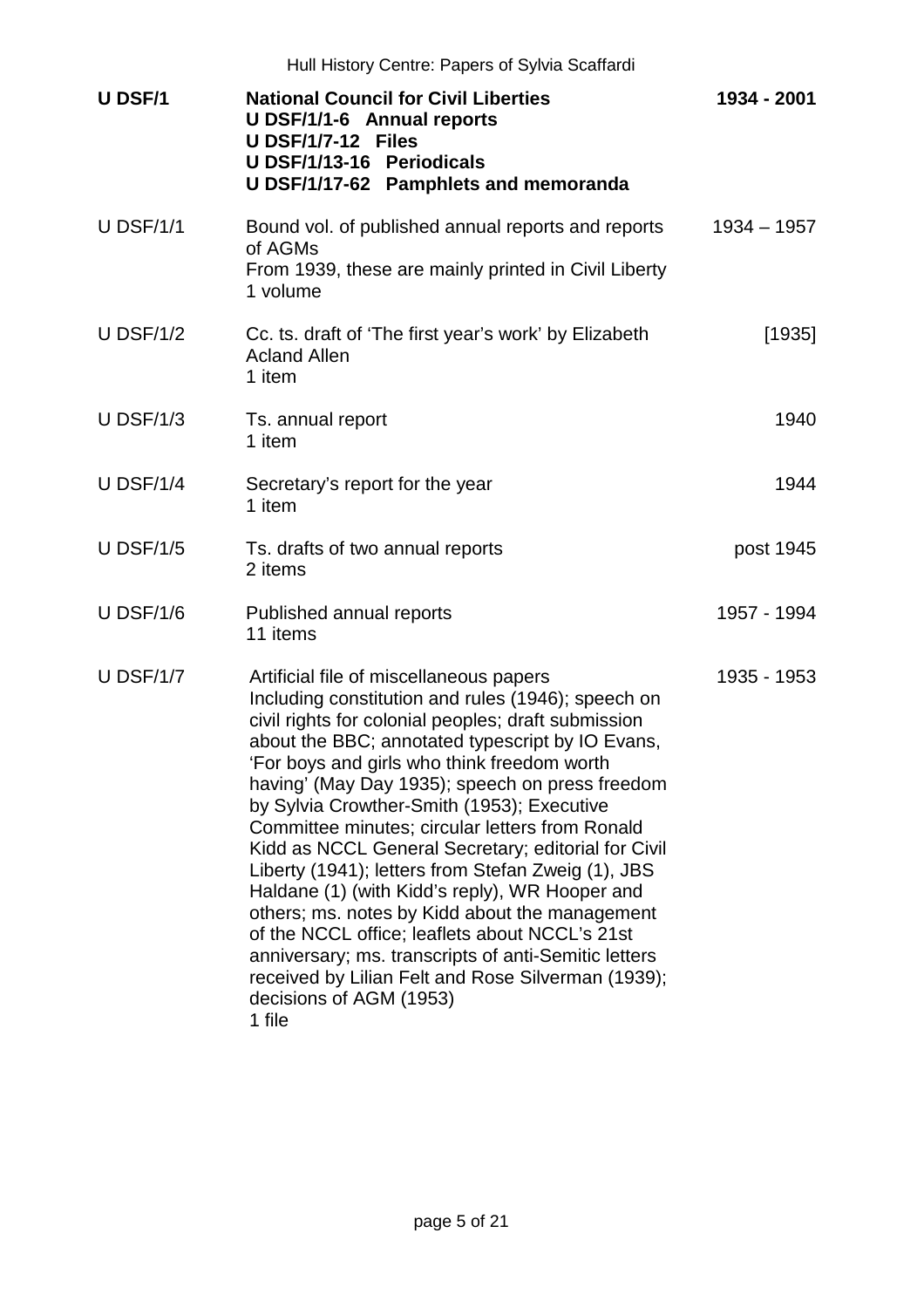|                   | <u>Hail Hotoly Ochtrc. Fapels of Oylvia Ocaliarum</u>                                                                                                                                                                                                                                                                                                                                                                                                                                                                                                                                                                                                                                                                              |              |
|-------------------|------------------------------------------------------------------------------------------------------------------------------------------------------------------------------------------------------------------------------------------------------------------------------------------------------------------------------------------------------------------------------------------------------------------------------------------------------------------------------------------------------------------------------------------------------------------------------------------------------------------------------------------------------------------------------------------------------------------------------------|--------------|
| <b>U DSF/1/8</b>  | Artificial file of miscellaneous papers<br>Including NCCL briefings and leaflets; Executive<br>Committee minutes; circulars; correspondence;<br>papers for conferences on war (1934) and freedom<br>of the press (1941); note by Ronald Kidd about<br>observing a strikers' march in the East End<br>(26.1.1936); postcard of Kidd; postcard to Kidd<br>from Friedrich R[?] in Moscow; ms. notes on AP<br>Herbert and free speech; leaflets and letters to<br>Sylvia Scaffardi about the Civil Liberties<br>Development Fund (1980); press release about a<br>British report on the bombing of Hiroshima and<br>Nagasaki; ms. notes and drafts on the history of<br>the NCCL<br>1 file                                             | 1936 - 1998  |
| <b>U DSF/1/9</b>  | Artificial file of miscellaneous papers<br>Including leaflets; notices of meetings; circulars<br>and memoranda; papers about the presidency sub<br>committee (1942); minutes of Executive<br>Committee, General Purposes Committee and<br>Finance and Appeals Sub Committee; papers for<br>International Conference on Human Rights (1947);<br>reports; information sheets and policy statements;<br>letters, including from A Francis James (RAF<br>Ternhill) (1), Elaine Martin (Ronald Kidd's sister)<br>(1), A Koehler (International Federation of Leagues<br>against Racism and Anti-Semitism) (2), Hertha<br>Christie-Curwen (1), and Arthur Clegg (Colonial<br>Information Bureau) (1), and from Ronald Kidd (2)<br>1 file | 1938 - 1959  |
| <b>U DSF/1/10</b> | Artificial file of miscellaneous papers<br>Including motions for AGM (1964); black and white<br>photograph of a man addressing a meeting [?<br>mass meeting on press freedom, April 1942];<br>report of conference on the state of civil liberties in<br>Britain (1952); letters and circulars; annotated<br>typescript by Ronald Kidd/Sylvia Crowther-Smith<br>on freedom of opinion and the BBC; examples of<br>headed paper used by Kidd, with testimonials and<br>curriculum vitae; ts. drafts of history of the origins<br>of the NCCL<br>1 file                                                                                                                                                                              | 1930s - 1964 |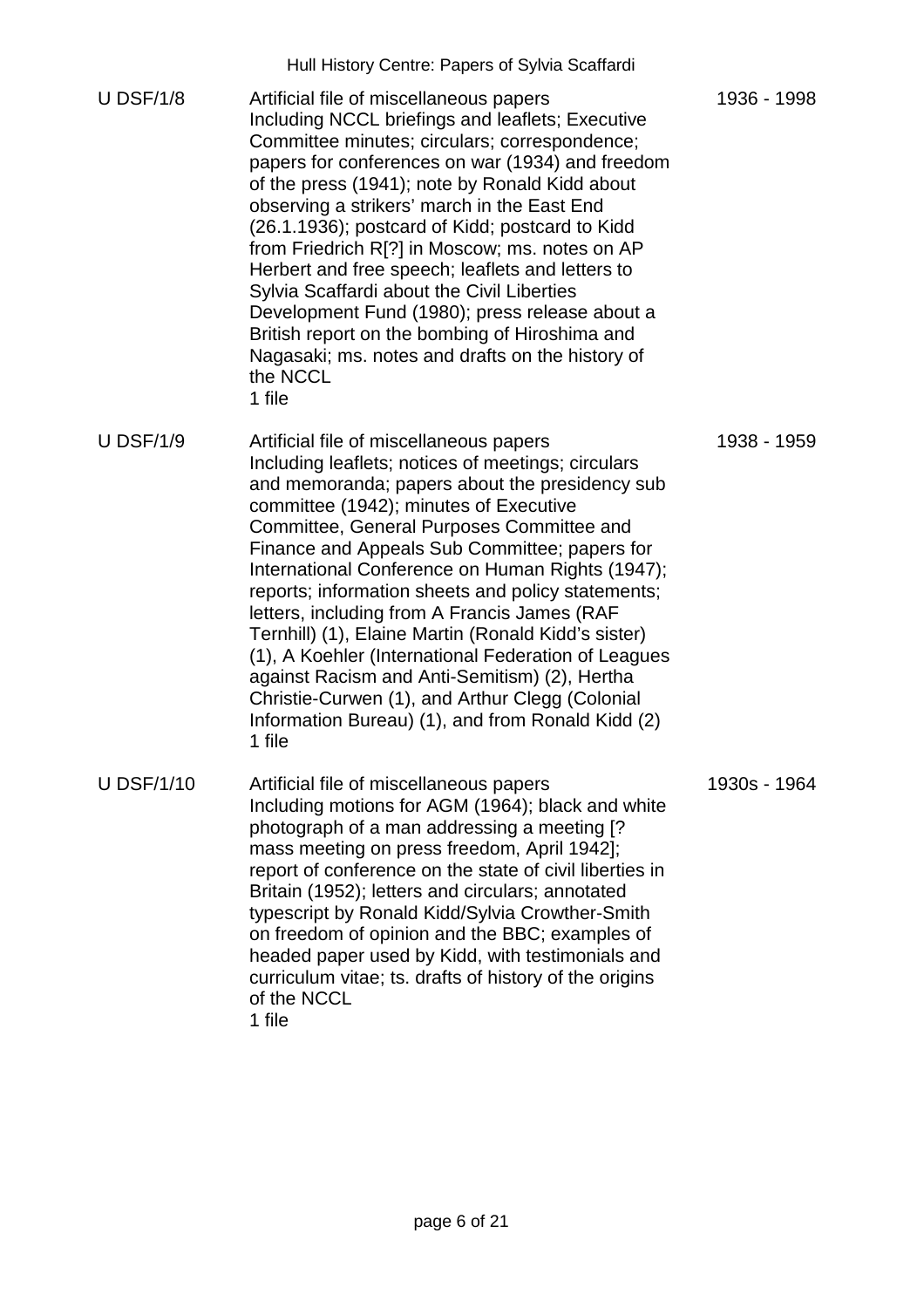| <b>U DSF/1/11</b> | Artificial file of miscellaneous papers<br>Including press releases (1972); report to 1968<br>AGM by General Secretary Tony Smythe; ts. 'The<br>pattern of repression', issued by Action for<br>People's Justice; typescripts about Jersey and the<br>Harworth Colliery strike; notes about Ronald Kidd's<br>health; ms. and ts. notes about the history of the<br>NCCL; transcripts of letters (2) from Sylvia<br>Crowther-Smith to EM Forster (1955); typescript<br>article for Civil Liberty on 'The democratic retreat in<br>France' (1940); speech by Ronald Kidd on 'The<br>question of legislation against racial incitement'<br>(1937)<br>1 file | 1930s - 1972 |
|-------------------|----------------------------------------------------------------------------------------------------------------------------------------------------------------------------------------------------------------------------------------------------------------------------------------------------------------------------------------------------------------------------------------------------------------------------------------------------------------------------------------------------------------------------------------------------------------------------------------------------------------------------------------------------------|--------------|
| <b>U DSF/1/12</b> | File. Correspondence between Fionnuala Ni<br>Aolain, Liberty and various publishers about her<br>research and the publication of her book, The<br>politics of force. Including a fax copy of the<br>agreement to undertake the research for Liberty<br>and her curriculum vitae<br>1 file                                                                                                                                                                                                                                                                                                                                                                | 1994 - 1999  |
| <b>U DSF/1/13</b> | <b>Issues of Civil Liberty (journal)</b><br>97 items                                                                                                                                                                                                                                                                                                                                                                                                                                                                                                                                                                                                     | 1937 - 1951  |
| <b>U DSF/1/14</b> | Issues of Civil Liberty (monthly bulletin)<br>78 items                                                                                                                                                                                                                                                                                                                                                                                                                                                                                                                                                                                                   | 1965 - 1976  |
| <b>U DSF/1/15</b> | <b>Issues of Rights (journal)</b><br>32 items                                                                                                                                                                                                                                                                                                                                                                                                                                                                                                                                                                                                            | 1976 - 1984  |
| <b>U DSF/1/16</b> | Issues of Civil Liberty Agenda (later Liberty)<br>(newsletter)<br>11 items                                                                                                                                                                                                                                                                                                                                                                                                                                                                                                                                                                               | 1991 - 2001  |
| <b>U DSF/1/17</b> | Ts. 'Speakers' notes on fascism and anti-Semitism'<br>1 item                                                                                                                                                                                                                                                                                                                                                                                                                                                                                                                                                                                             | 1930s        |
| <b>U DSF/1/18</b> | Pamphlet. Non-flam films<br>1 item                                                                                                                                                                                                                                                                                                                                                                                                                                                                                                                                                                                                                       | 1935         |
| <b>U DSF/1/19</b> | Pamphlet. Police methods<br>1 item                                                                                                                                                                                                                                                                                                                                                                                                                                                                                                                                                                                                                       | c 1935       |
| <b>U DSF/1/20</b> | Report of a Commission of Inquiry into certain<br>disturbances at Thurloe Square, South Kensington<br>on March 22, 1936<br>1 item                                                                                                                                                                                                                                                                                                                                                                                                                                                                                                                        | 1936         |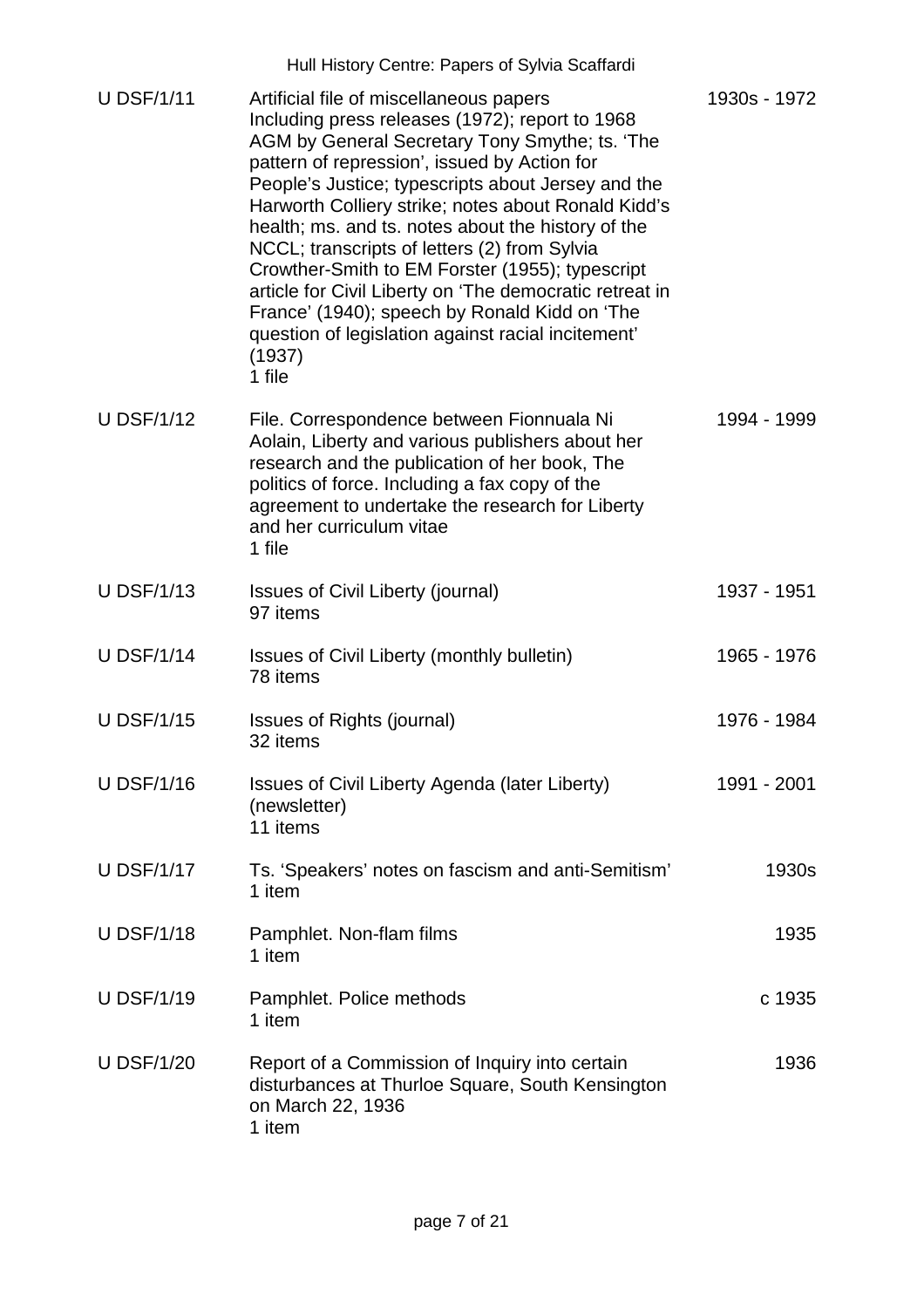|                   | Hull History Centre: Papers of Sylvia Scaffardi                                                                                                                                  |          |
|-------------------|----------------------------------------------------------------------------------------------------------------------------------------------------------------------------------|----------|
| <b>U DSF/1/21</b> | Report of a Commission of Inquiry appointed to<br>examine the purpose and effect of the Civil<br>Authorities (Special Powers) Acts (Northern<br>Ireland) 1922 and 1923<br>1 item | 1936     |
| <b>U DSF/1/22</b> | The Harworth Colliery strike. A report to the<br><b>Executive Committee of the National Council for</b><br><b>Civil Liberties</b><br>1 item                                      | 1937     |
| <b>U DSF/1/23</b> | Pamphlet. The strange case of Major Vernon<br>1 item                                                                                                                             | c. 1937  |
| <b>U DSF/1/24</b> | Pamphlet. Freedom of the press and the challenge<br>of the Official Secrets Act<br>1 item                                                                                        | 1938     |
| <b>U DSF/1/25</b> | Pamphlet. Your freedom in danger<br>1 item                                                                                                                                       | 1940s    |
| <b>U DSF/1/26</b> | Pamphlet. Civil liberties offended<br>1 item                                                                                                                                     | 1940s    |
| <b>U DSF/1/27</b> | Pamphlet. This freedom (Civil Service branch)<br>1 item                                                                                                                          | 1940s    |
| <b>U DSF/1/28</b> | Conference report. Civil liberty in the colonial<br><b>Empire</b><br>1 item                                                                                                      | 1941     |
| <b>U DSF/1/29</b> | Pamphlet. The press and the war (Press Freedom<br>Committee)<br>1 item                                                                                                           | 1941     |
| <b>U DSF/1/30</b> | Pamphlet. The internment and treatment of aliens<br>1 item                                                                                                                       | May 1941 |
| <b>U DSF/1/31</b> | Pamphlet. Civil liberties defended<br>1 item                                                                                                                                     | Aug1941  |
| <b>U DSF/1/32</b> | Pamphlet. Harold Laski, Freedom of the press in<br>wartime<br>1 item                                                                                                             | c. 1941  |
| <b>U DSF/1/33</b> | Pamphlet. Press freedom<br>1 item                                                                                                                                                | 1942     |
| <b>U DSF/1/34</b> | Pamphlet. Ronald Kidd, The fight for a free press<br>(two different editions)<br>2 items                                                                                         | 1942     |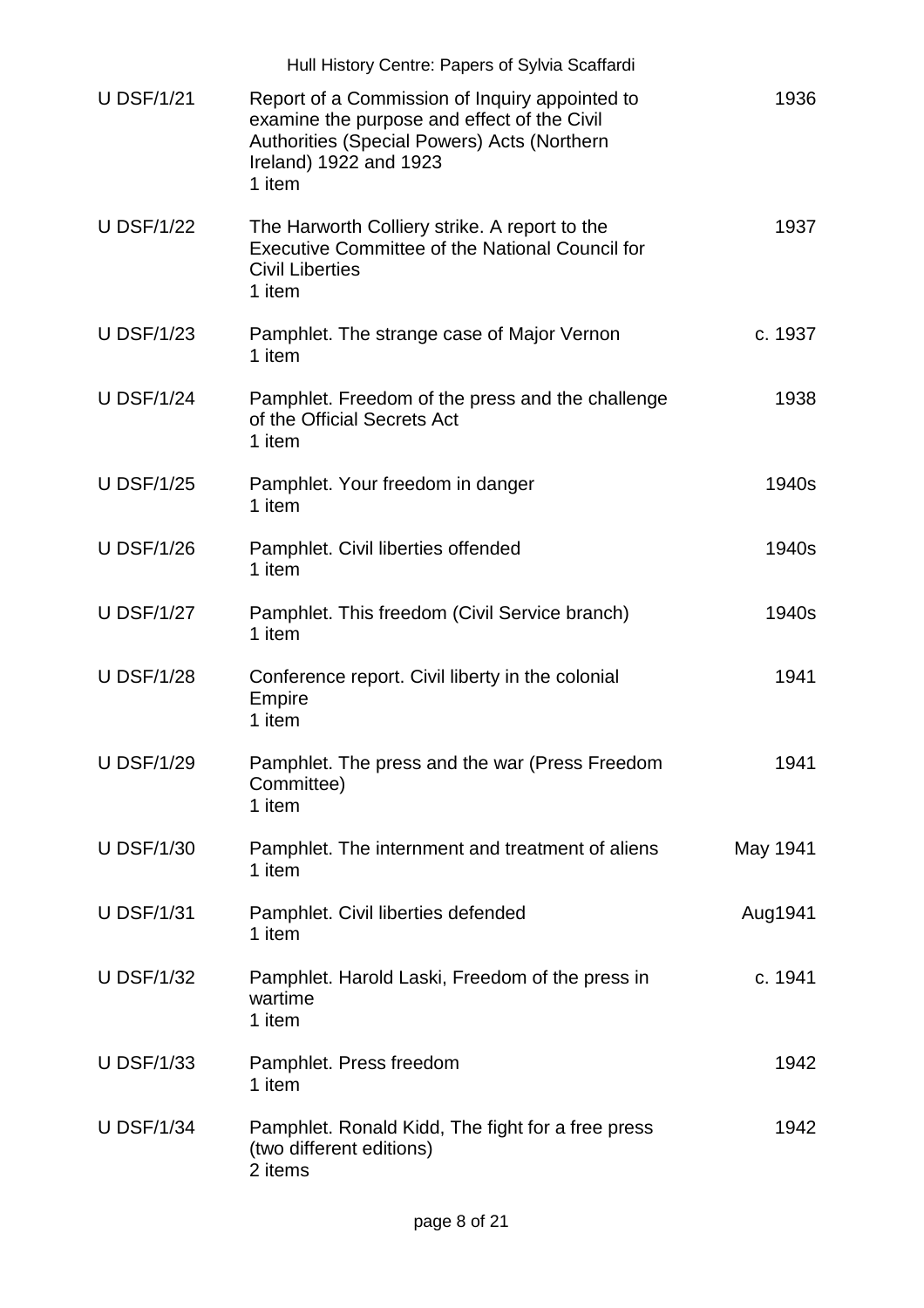|                   | Hull History Centre: Papers of Sylvia Scaffardi                                                                                          |           |
|-------------------|------------------------------------------------------------------------------------------------------------------------------------------|-----------|
| <b>U DSF/1/35</b> | Pamphlet. Angela Tuckett, Civil liberty and the<br>industrial worker<br>1 item                                                           | c. 1942   |
| <b>U DSF/1/36</b> | Pamphlet. Elizabeth Acland Allen, It shall not<br>happen here<br>1 item                                                                  | 1943      |
| <b>U DSF/1/37</b> | Pamphlet. Tom Driberg, Absentees for freedom<br>1 item                                                                                   | 1944      |
| <b>U DSF/1/38</b> | Pamphlet. DN Pritt, Defence regulation 1AA<br>1 item                                                                                     | 1944      |
| <b>U DSF/1/39</b> | Pamphlet. RJ Spector, Freedom for the forces<br>1 item                                                                                   | 1940s     |
| <b>U DSF/1/40</b> | Pamphlet. The War Office and the Official Secrets<br>Act: attack on trade union freedom<br>1 item                                        | 1940s     |
| <b>U DSF/1/41</b> | Pamphlet. Elizabeth Acland Allen, Local<br>government and civil liberty<br>1 item                                                        | 1945      |
| <b>U DSF/1/42</b> | Pamphlet. The National Council for Civil Liberties.<br>The record of a decade of work 1934 - 1945 for<br>democracy and liberty<br>1 item | 1945      |
| <b>U DSF/1/43</b> | Pamphlet. Civil liberties and the colonies<br>1 item                                                                                     | 1945      |
| <b>U DSF/1/44</b> | Pamphlet. It isn't colour bar, but<br>1 item                                                                                             | post 1945 |
| <b>U DSF/1/45</b> | Pamphlet. Geoff Parsons, Black chattels: the story<br>of the Australian aborigines<br>1 item                                             | c. 1946   |
| <b>U DSF/1/46</b> | Conference report, International Conference on<br>Human Rights<br>1 item                                                                 | Jun 1947  |
| <b>U DSF/1/47</b> | Leaflet on fascism and anti-Semitism<br>1 item                                                                                           | Sep 1948  |
| <b>U DSF/1/48</b> | Pamphlet. Civil servants and politics (Civil Service<br>branch)<br>1 item                                                                | c. 1950   |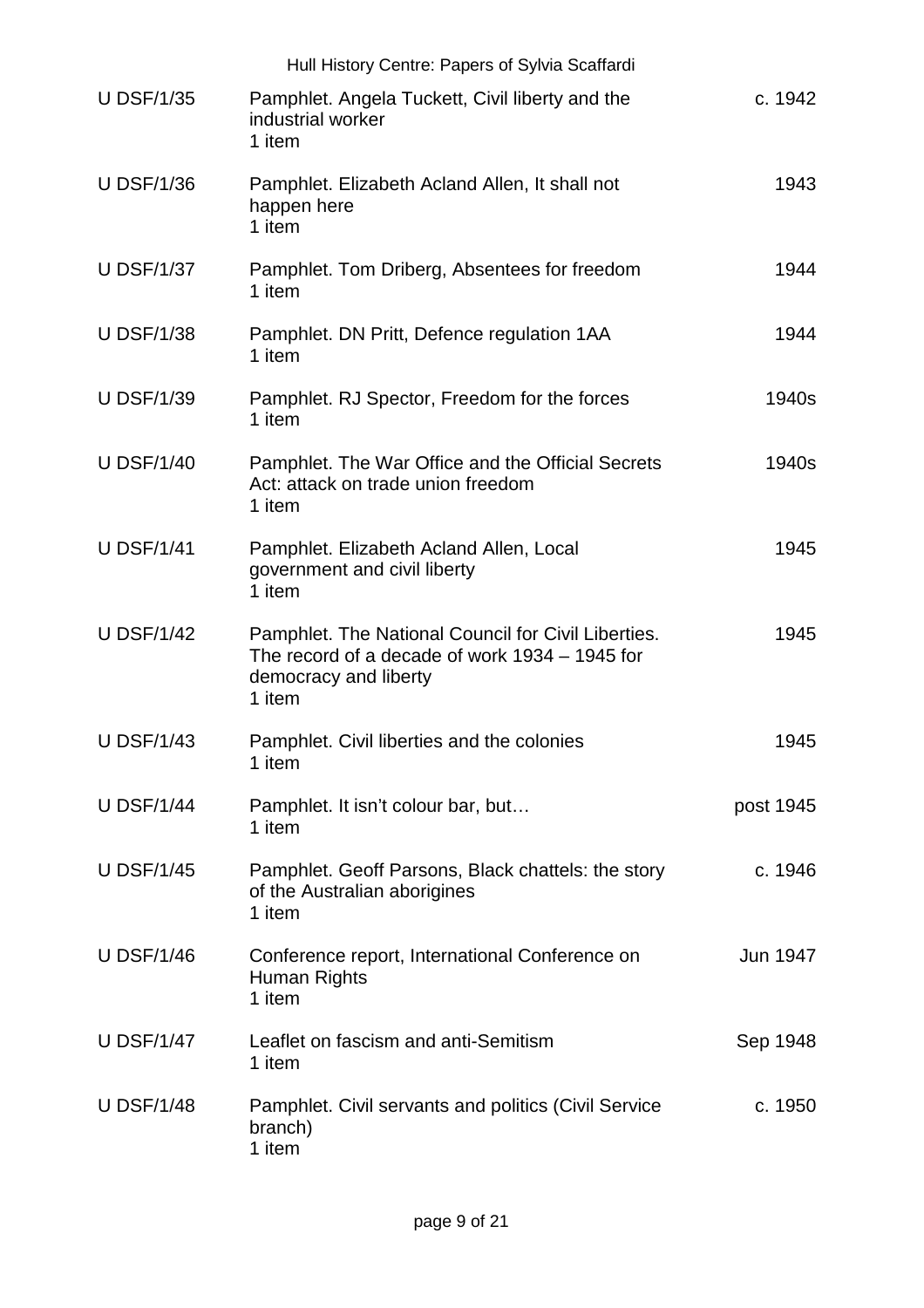|                   | Hull History Centre: Papers of Sylvia Scaffardi                                                                                                                 |               |
|-------------------|-----------------------------------------------------------------------------------------------------------------------------------------------------------------|---------------|
| <b>U DSF/1/49</b> | Ts. 'Evidence to the Royal Commission on the<br>Press'<br>1 item                                                                                                | 1950s         |
| <b>U DSF/1/50</b> | The journey to Berlin. Report of a Commission of<br>Inquiry<br>1 item                                                                                           | 1951          |
| <b>U DSF/1/51</b> | Ts. 'Memorandum on repressive legislation in the<br>Dominions'<br>1 item                                                                                        | 1952          |
| <b>U DSF/1/52</b> | Ts. 'Civil liberties in Kenya'<br>1 item                                                                                                                        | 1953          |
| <b>U DSF/1/53</b> | Ts. 'Civil liberties and the scheme for federation in<br>Central Africa'<br>1 item                                                                              | 1953          |
| <b>U DSF/1/54</b> | Ts. Memorandum and supplement, being the<br>NCCL submission to the Royal Commission on the<br>Law relating to Mental Illness and Mental<br>Deficiency<br>1 item | Jan 1955      |
| <b>U DSF/1/55</b> | Pamphlet. 50,000 outside the law<br>1 item                                                                                                                      | c. 1955       |
| <b>U DSF/1/56</b> | Ts. 'Anti-Semitism and colour bar. A warning'<br>1 item                                                                                                         | c. 1959       |
| <b>U DSF/1/57</b> | Pamphlet. Civil liberty 1961<br>1 item                                                                                                                          | 1961          |
| <b>U DSF/1/58</b> | Pamphlet. Public order and the police<br>1 item                                                                                                                 | 1961          |
| <b>U DSF/1/59</b> | Ts. 'Report on the demonstration in Grosvenor<br>Square, London, on Mar 17, 1968'<br>1 item                                                                     | 1968          |
| <b>U DSF/1/60</b> | Pamphlet. The use of the police for political<br>purposes<br>1 item                                                                                             | mid 20th cent |
| <b>U DSF/1/61</b> | Pamphlet. 1992 and you<br>1 item                                                                                                                                | pre 1992      |
| <b>U DSF/1/62</b> | Pamphlet. Northern Ireland: human rights and the<br>peace dividend<br>1 item                                                                                    | 1995          |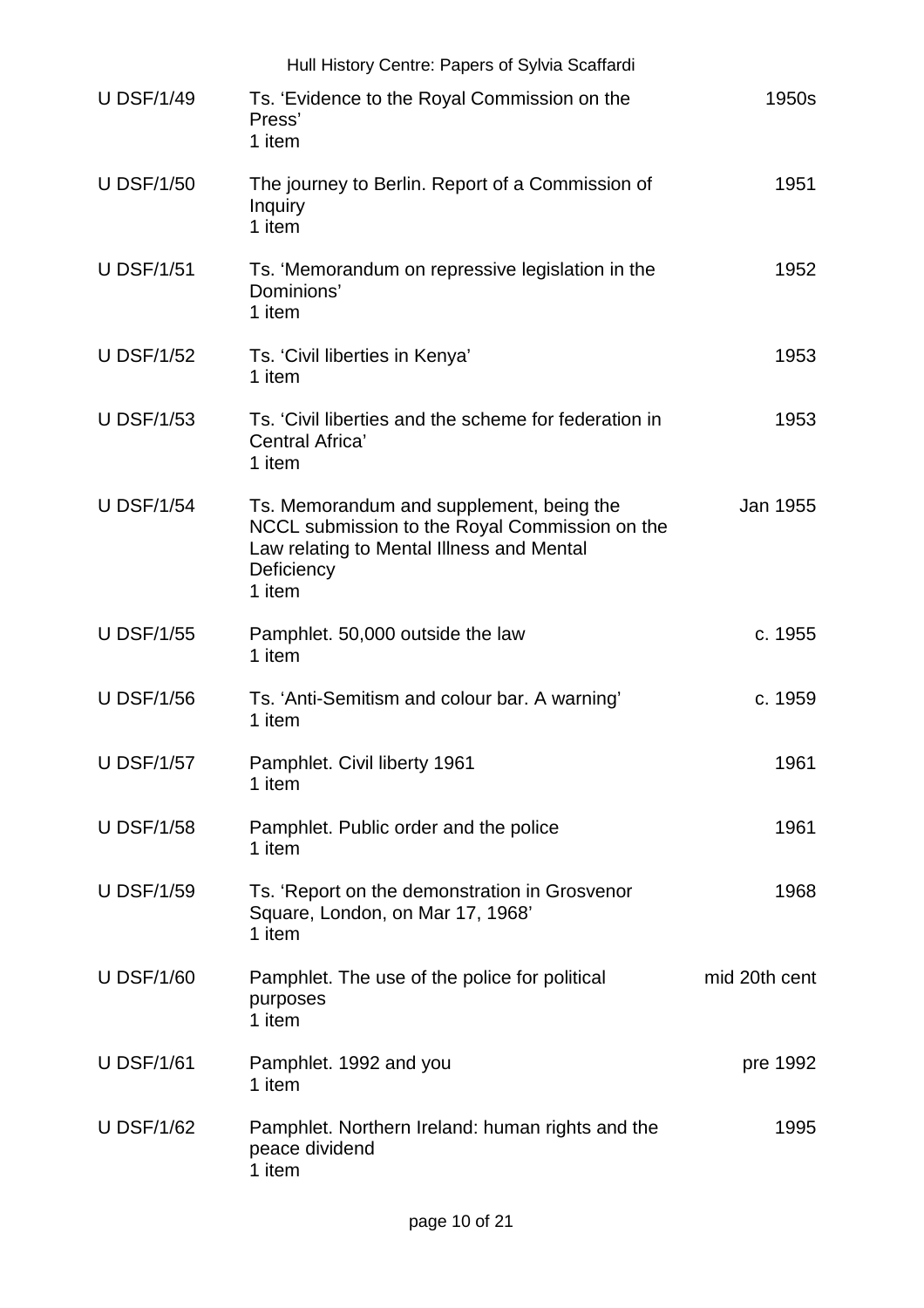|                  | Hull History Centre: Papers of Sylvia Scaffardi                                                                                                                                                                                                                                                                                                                                                                                                                                                                                                                                                                                                                                                                                                                                                                                                                                                                                                                                                                                                                   |               |
|------------------|-------------------------------------------------------------------------------------------------------------------------------------------------------------------------------------------------------------------------------------------------------------------------------------------------------------------------------------------------------------------------------------------------------------------------------------------------------------------------------------------------------------------------------------------------------------------------------------------------------------------------------------------------------------------------------------------------------------------------------------------------------------------------------------------------------------------------------------------------------------------------------------------------------------------------------------------------------------------------------------------------------------------------------------------------------------------|---------------|
| <b>U DSF/2</b>   | <b>Ronald Kidd</b>                                                                                                                                                                                                                                                                                                                                                                                                                                                                                                                                                                                                                                                                                                                                                                                                                                                                                                                                                                                                                                                | 1916 - 1985   |
| <b>U DSF/2/1</b> | Photocopies of papers from Ronald Kidd's file as<br>employee of the Wellcome Historical Medical<br>Museum, with correspondence from John Symons<br>of the Wellcome Institute for the History of<br>Medicine<br>1 bundle                                                                                                                                                                                                                                                                                                                                                                                                                                                                                                                                                                                                                                                                                                                                                                                                                                           | $1916 - 1985$ |
| <b>U DSF/2/2</b> | File. Tour of Czechoslovakia, Hungary and Austria<br>by Ronald Kidd<br>Travel and tourist brochures for Czechoslovakia<br>and Hungary, maps of Central Europe, black and<br>white negatives of [? Prague] (8) and black and<br>white photographs of anti-Semitic graffiti in [?<br>London] (10)<br>1 file                                                                                                                                                                                                                                                                                                                                                                                                                                                                                                                                                                                                                                                                                                                                                         | $1937 - 1938$ |
| <b>U DSF/2/3</b> | File. Tour of Czechoslovakia, Hungary and Austria<br>by Ronald Kidd<br>Correspondence (including about travel<br>arrangements); letters of introduction; names and<br>addresses of contacts; ts. itinerary; ms. notes<br>made during the visit; pamphlets; black and white<br>photographs (30) of Jasina and other places in Sub<br>Carpathian Russia and Slovakia; ts. lecture notes<br>on Czechoslovakia; letters arranging public<br>meetings in Britain, with related leaflets and<br>cuttings.<br>Includes letters from Dr O Frey (Czech Legation,<br>London) (3), Sylvia Eltz (German Social<br>Democratic Workers' Party, Prague) (1), Victor<br>Gollancz (1), Kingsley Martin (2), Dr Maxmilián<br>Ryšánek (Brno) (2), Secretary General of Ligue<br>Française pour la Défense des Droits de l'Homme<br>et du Citoyen (1), Willy Werner (Hradec Králové)<br>(1), Czech League against Anti-Semitism, Area<br>Committee for Mähren and Schliesen (1), A<br>Koehler (International Federation of Leagues<br>against Racism and Anti-Semitism) (1)<br>1 file | 1938          |
| <b>U DSF/2/4</b> | File. Articles by Ronald Kidd and editorial work on<br><b>Civil Liberty</b><br>Including ms. drafts, cc. typescripts, cuttings and<br>correspondence, with letters from Kingsley Martin<br>(1), Ladipo Solanke (West African Students Union),<br>DN Pritt (2) and Harold Laski (1)<br>1 file                                                                                                                                                                                                                                                                                                                                                                                                                                                                                                                                                                                                                                                                                                                                                                      | $1940 - 1942$ |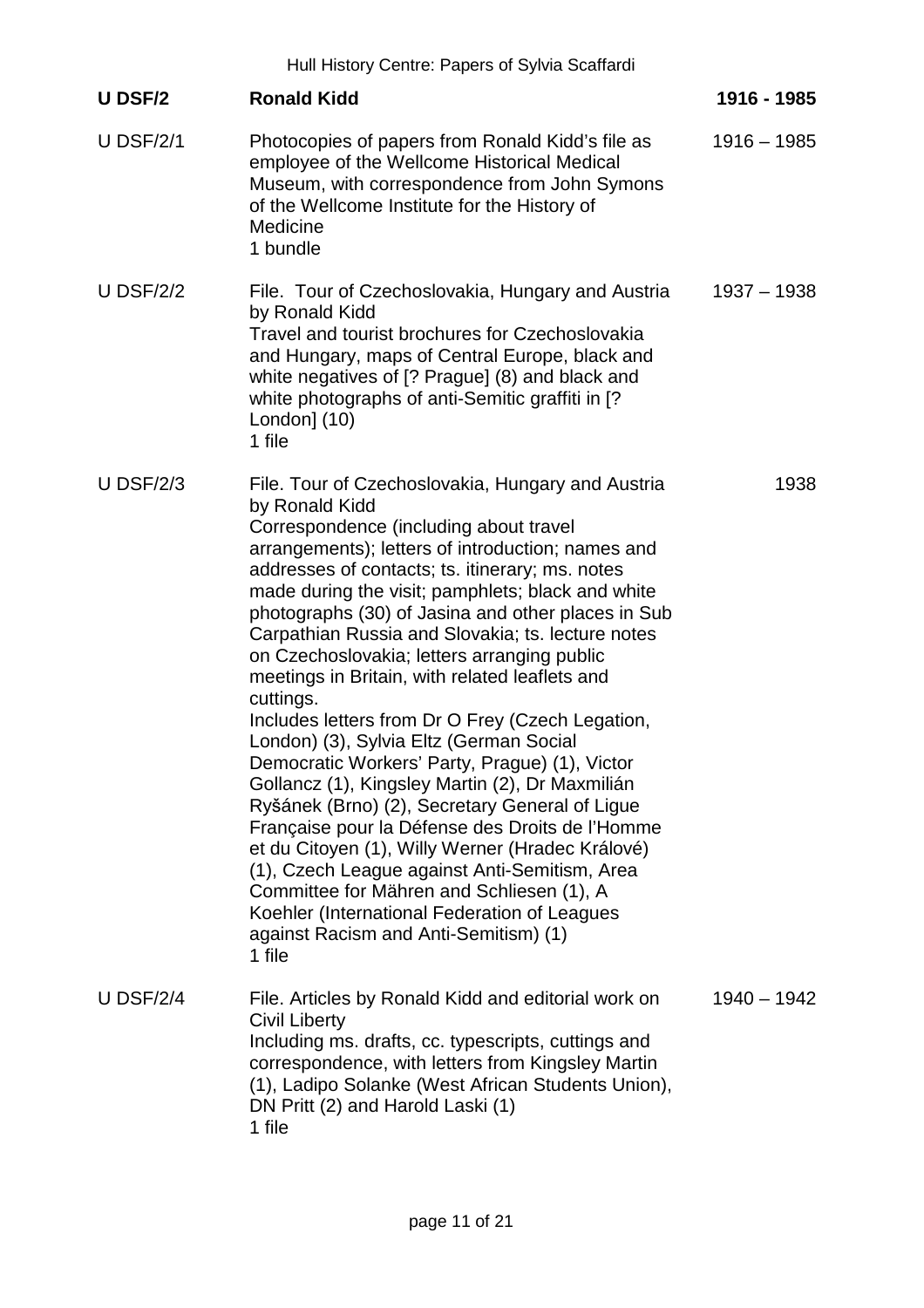|                   | Hull History Centre: Papers of Sylvia Scaffardi                                                                                                                                                                                                                                                                                                                                                                                                                                                                                                                                   |               |
|-------------------|-----------------------------------------------------------------------------------------------------------------------------------------------------------------------------------------------------------------------------------------------------------------------------------------------------------------------------------------------------------------------------------------------------------------------------------------------------------------------------------------------------------------------------------------------------------------------------------|---------------|
| <b>U DSF/2/5</b>  | File. 'Historical pamphlets no.1. The struggle for a<br>free press'<br>Ms. notes; ms. and ts. drafts of pamphlet by<br>Ronald Kidd; letter from Elizabeth Acland Allen;<br>published pamphlet, The press and the war (NCCL                                                                                                                                                                                                                                                                                                                                                        | circa 1942    |
|                   | Press Freedom Committee, circa 1942)<br>1 file                                                                                                                                                                                                                                                                                                                                                                                                                                                                                                                                    |               |
| <b>U DSF/2/6</b>  | File. Miscellaneous papers<br>Bundle of cards left at Ronald Kidd's graveside;<br>letter from Kidd to Sylvia Crowther-Smith from<br>Bratislava (16 August 1938); correspondence,<br>reports and recommendations about Ronald Kidd's<br>retirement as General Secretary and appointment<br>as Director of NCCL, and about the question of a<br>new president. Includes letters from DN Pritt (2),<br>Elizabeth Acland Allen (4), Henry Miller (Secretary,<br>Cambuslang Branch of National Unemployed<br>Workers Movement) (1), Kingsley Martin (1) and<br>Mary Kidd (1)<br>1 file | 1938 - 1942   |
| <b>U DSF/2/7</b>  | Letters and statement about Ronald Kidd's health<br>3 items                                                                                                                                                                                                                                                                                                                                                                                                                                                                                                                       | 1941          |
| <b>U DSF/2/8</b>  | Ts. copies of press notices and obituaries of<br>Ronald Kidd after his death on 12/05/1942<br>1 bundle                                                                                                                                                                                                                                                                                                                                                                                                                                                                            | 1942          |
| <b>U DSF/2/9</b>  | Pocket diaries (with details of meetings and<br>appointments)<br>4 volumes                                                                                                                                                                                                                                                                                                                                                                                                                                                                                                        | 1934 - 1938   |
| <b>U DSF/2/10</b> | Passport of Ronald Kidd, with one spare<br>photograph<br>2 items                                                                                                                                                                                                                                                                                                                                                                                                                                                                                                                  | 11 Mar 1936   |
| <b>U DSF/2/11</b> | Black and white photographs of Ronald Kidd,<br>including one signed<br>7 items                                                                                                                                                                                                                                                                                                                                                                                                                                                                                                    | mid 20th cent |
| <b>U DSF/2/12</b> | Bound ts. script of play, 'The lost leader', by<br>Lennox Robinson<br>1 item                                                                                                                                                                                                                                                                                                                                                                                                                                                                                                      | 1930s         |
| <b>U DSF/2/13</b> | Publicity leaflet for the Soho Literary Group,<br>organised by Ronald Kidd                                                                                                                                                                                                                                                                                                                                                                                                                                                                                                        | mid 20th cent |
| <b>U DSF/2/14</b> | Black and white photographs of political posters on<br>display in wartime France<br>3 items                                                                                                                                                                                                                                                                                                                                                                                                                                                                                       | 1940s         |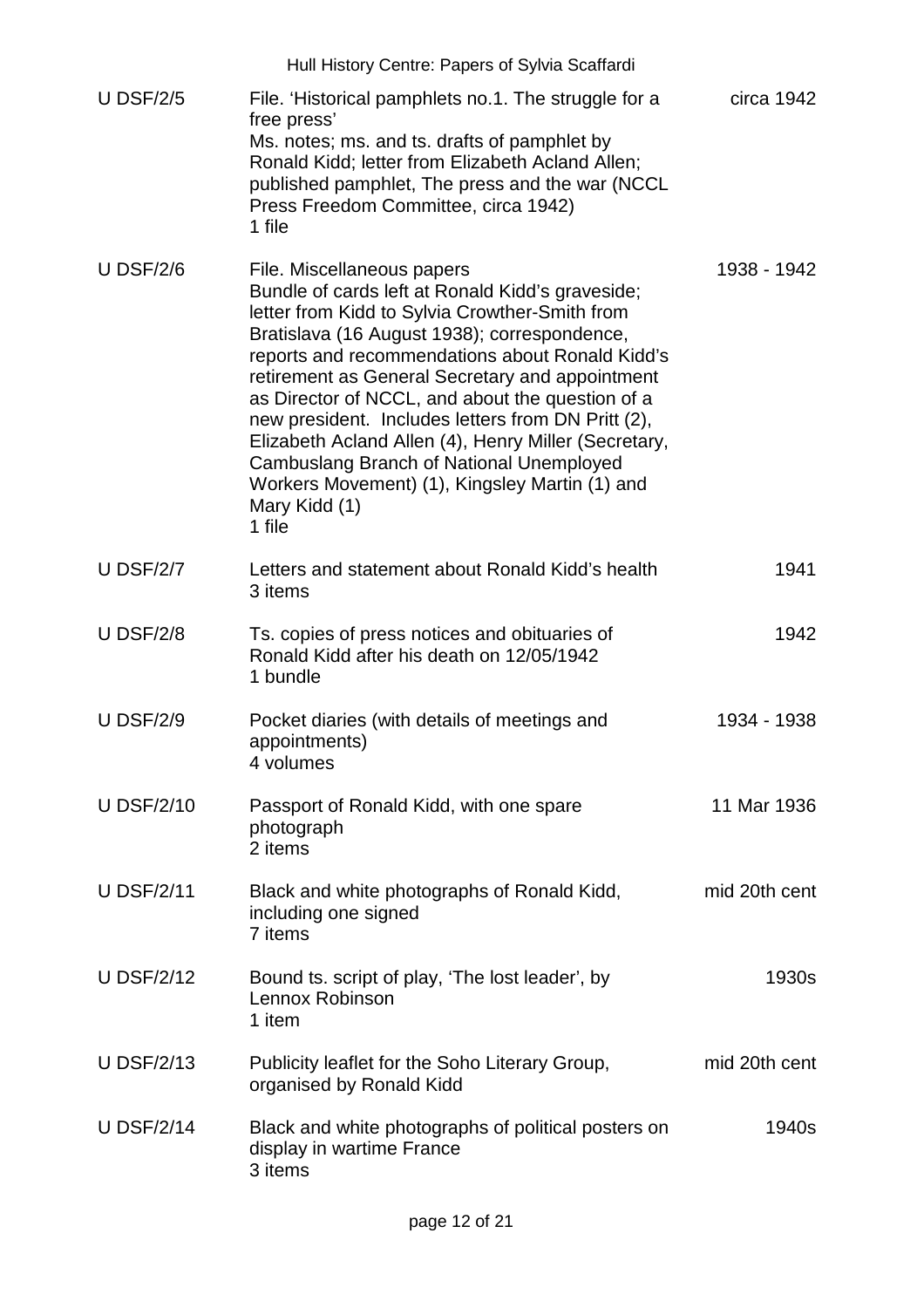| <b>U DSF/2/15</b> | Postcards<br>a) Map of the Mediterranean, showing Italian plans<br>for regional domination, with text on reverse about<br>Spanish Civil War, no date<br>b) 'Forces de paix et forces de guerre'<br>[comparative chart], no date<br>c) Display on agriculture at the Spanish pavilion,<br>1937 Exposition Internationale des Arts et<br>Techniques dans la Vie Moderne, Paris, 1937<br>d) 'No pasaran!', issued by the Propaganda<br>Commissariat, Autonomous Government of<br>Catalonia, 1937<br>4 items | 1930s        |
|-------------------|----------------------------------------------------------------------------------------------------------------------------------------------------------------------------------------------------------------------------------------------------------------------------------------------------------------------------------------------------------------------------------------------------------------------------------------------------------------------------------------------------------|--------------|
| U DSF/3           | <b>Sylvia Scaffardi (nee Crowther-Smith)</b>                                                                                                                                                                                                                                                                                                                                                                                                                                                             | 1930s - 1975 |

| <b>U DSF/3/1</b> | Bundle. Committee on Land Utilisation for Rural<br>Areas, Ministry of Works and Buildings (Lord<br><b>Justice Scott's Committee)</b><br>Evidence submitted by Association of British<br><b>Chambers of Commerce, County Councils</b><br>Association, Pennine Way Association, Mr SW<br>Smedley, Bolton Chamber of Commerce, Garden<br>Cities and Town Planning Association, Benjamin<br>Seebohm Rowntree and the Ramblers Association;<br>related pamphlets; minutes of Executive<br><b>Committee of County Councils Association</b><br>(28.1.1942); report of Committee (Cmd. 6378)<br>1 bundle | $1939 - 1942$ |
|------------------|--------------------------------------------------------------------------------------------------------------------------------------------------------------------------------------------------------------------------------------------------------------------------------------------------------------------------------------------------------------------------------------------------------------------------------------------------------------------------------------------------------------------------------------------------------------------------------------------------|---------------|
| <b>U DSF/3/2</b> | File of photocopied press cuttings about fascism in<br>the 1930s<br>Collected for Fire under the carpet (1986)<br>1 file                                                                                                                                                                                                                                                                                                                                                                                                                                                                         | 1930s         |
| <b>U DSF/3/3</b> | Ts. annotated talk, 'Childhood in Brazil'<br>With letters (2) from Olivia Chalmers about the<br>Brazilian origins of Sylvia Scaffardi's grandparents<br>3 items                                                                                                                                                                                                                                                                                                                                                                                                                                  | 1973          |
| <b>U DSF/3/4</b> | Ms. and ts. notes about Robert Skidelsky's 'Oswald<br>Mosley' (Macmillan)<br>1 item                                                                                                                                                                                                                                                                                                                                                                                                                                                                                                              | 1975          |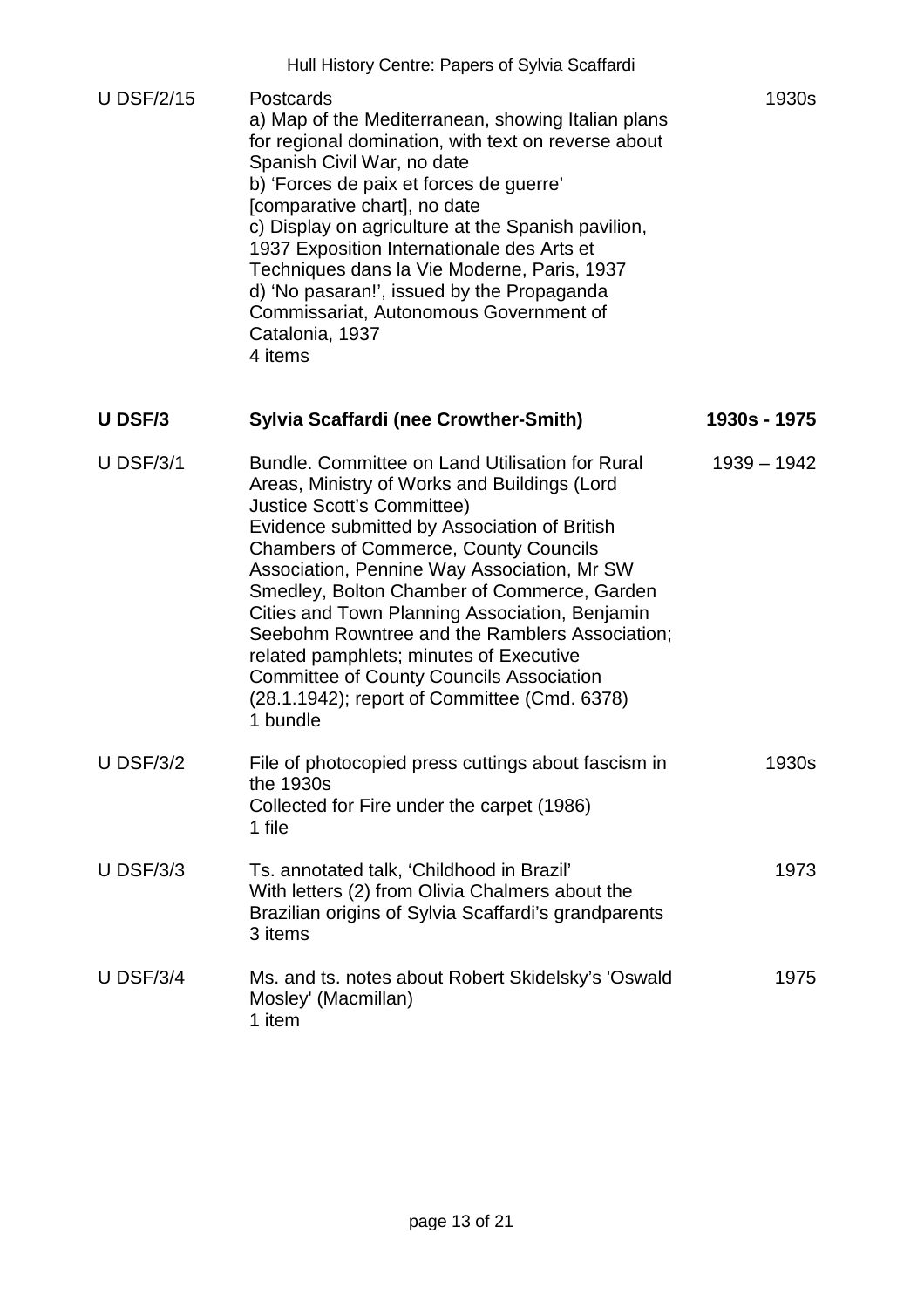|                  | Hull History Centre: Papers of Sylvia Scaffardi                                                                                                                                                                                                                                                                                                                                                                                                                                    |               |
|------------------|------------------------------------------------------------------------------------------------------------------------------------------------------------------------------------------------------------------------------------------------------------------------------------------------------------------------------------------------------------------------------------------------------------------------------------------------------------------------------------|---------------|
| <b>U DSF/4</b>   | <b>Barry Cox</b>                                                                                                                                                                                                                                                                                                                                                                                                                                                                   | 1965 - 1971   |
| U DSF/4/1        | File. Correspondence of Barry Cox setting up<br>interviews with key figures in the NCCL<br>Including letters from DN Pritt (2), Tony Smythe<br>(1), AP Herbert (1), Julian Huxley (1), PMS<br>Blackett (1), Kingsley Martin (1), JB Priestley (1),<br>EM Forster (2), Sylvia Scaffardi (2), Ritchie Calder<br>(1) and John Platts-Mills (1). With cc. ts.<br>agreement between Cox and the NCCL to produce<br>a manuscript history of the organisation, and ms.<br>notes<br>1 file | $1968 - 1971$ |
| U DSF/4/2        | File. Ts. transcripts of interviews undertaken by<br>Barry Cox of key figures in the NCCL<br>Including Neil Lawson, Elizabeth Acland Allen, DN<br>Pritt, Geoffrey Bing, Kingsley Martin, Claud<br>Cockburn, Sylvia Scaffardi, George Catlin,<br>Malcolm Purdie and [?] Adams<br>1 file                                                                                                                                                                                             | late 1960s    |
| $U$ DSF/4/3      | File. Ts. transcripts of interviews undertaken by<br>Barry Cox of key figures in the NCCL<br>Including Dingle Foot, DN Pritt, Geoffrey Bing,<br>Kingsley Martin (with comments by Sylvia<br>Scaffardi), Claud Cockburn, Sylvia Scaffardi and<br>Martin Ennals. Also ts. 'Ronald Kidd's politics.<br>Political standing of NCCL up to 1941. Red smear'<br>and transcripts of letters from Kingsley Martin and<br><b>EM Forster</b><br>1 file                                        | late 1960s    |
| <b>U DSF/4/4</b> | Bundle of ts. transcripts and ms. notes of<br>interviews undertaken by Barry Cox of key figures<br>in the NCCL<br>Including Tony Smythe, Martin Ennals, Kingsley<br>Martin, Harry Street and David Williams. Also ms.<br>notes on miscellaneous topics and annotated ts.<br>paper by Tony Smythe on 'The role of the NCCL',<br>at a symposium on direct action and democratic<br>representation<br>1 bundle                                                                        | late 1960s    |
| <b>U DSF/4/5</b> | File. Race relations/racial equality<br>NCCL bulletins, circulars and letters; photocopies,<br>cuttings and offprints of journal articles; quarterly<br>bulletin of Race Relations Board; details of legal<br>cases under section 6: incitement to racial hatred,<br>of Race Relations Act 1965 (compiled by Anthony<br>Dickey); ms. notes<br>1 file                                                                                                                               | $1965 - 1971$ |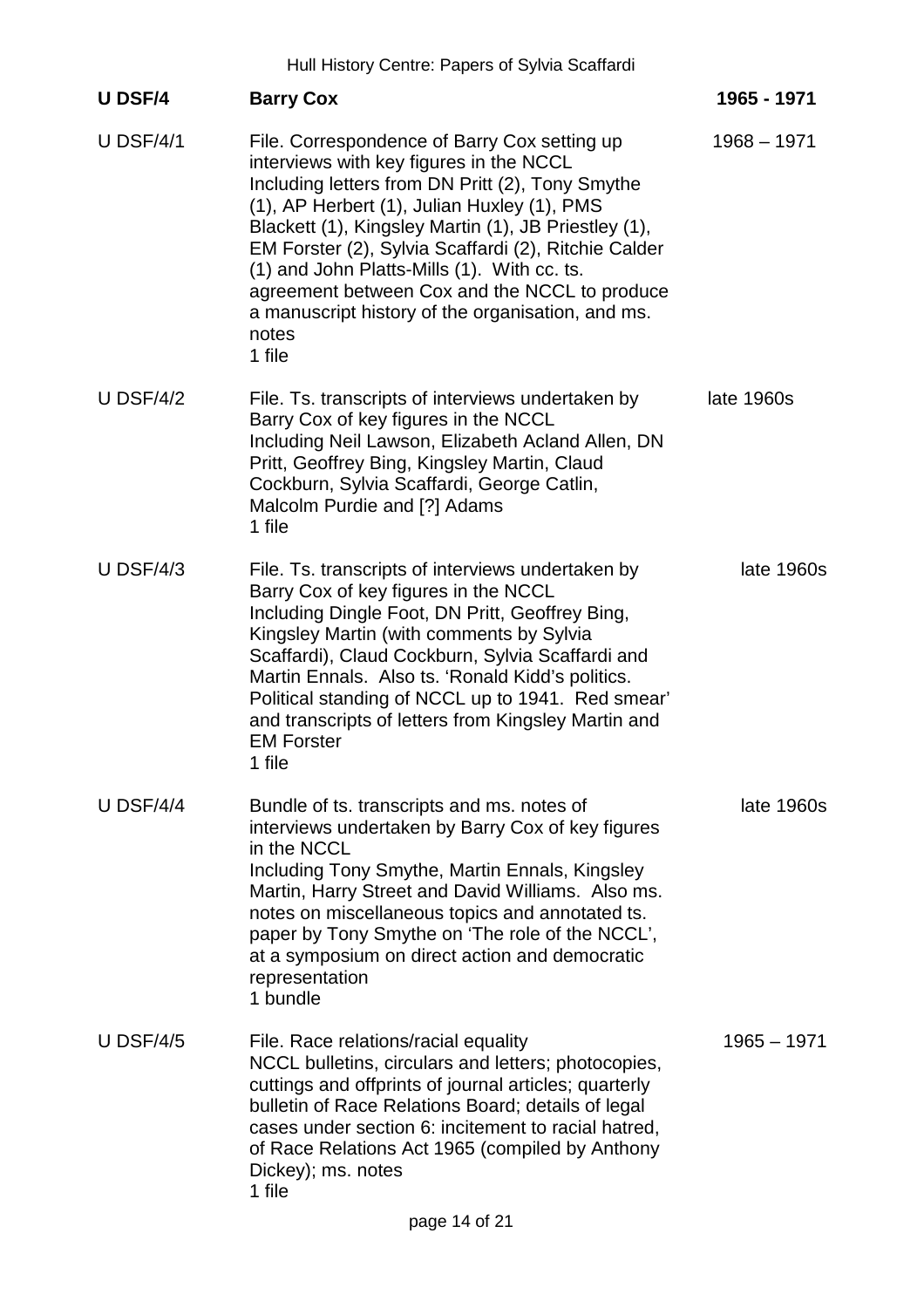| Hull History Centre: Papers of Sylvia Scaffardi |                                                                                                                                        |              |  |
|-------------------------------------------------|----------------------------------------------------------------------------------------------------------------------------------------|--------------|--|
| <b>U DSF/5</b>                                  | Pamphlets and periodicals by other<br>organisations                                                                                    | c1910 - 1978 |  |
| <b>U DSF/5/1</b>                                | Pamphlet. Ronald Kidd, For freedom's cause: an<br>appeal to working men (Women's Social and<br><b>Political Union)</b><br>1 item       | c 1910       |  |
| <b>U DSF/5/2</b>                                | The English Review, edited by Austin Harrison<br>Includes part 5 of 'The world set free: a story of<br>mankind', by HG Wells<br>1 item | Apr 1914     |  |
| U DSF/ $5/3$                                    | Monica Ewer, ts. 'Civil liberties 1918' (Record<br>Office, National Council for Civil Liberties), with<br>photocopy<br>2 items         | Jan 1918     |  |
| <b>U DSF/5/4</b>                                | The immortal hour: music-drama by Rutland<br>Broughtonfrom the play and poems of Fiona<br>Macleod<br>1 item                            | c 1923       |  |
| <b>U DSF/5/5</b>                                | Pamphlet. GDH Cole, William Cobbett (Fabian<br>Tract no.215)<br>1 item                                                                 | 1925         |  |
| <b>U DSF/5/6</b>                                | Ashley Dukes, The acting edition of The Man with<br>a Load of Mischief: a comedy in three acts<br>1 item                               | 1926         |  |
| <b>U DSF/5/7</b>                                | Germinal (literary magazine), no.2, edited by Sylvia<br>Pankhurst<br>1 item                                                            | 1924         |  |
| <b>U DSF/5/8</b>                                | Pamphlet. Harold Laski, Socialism and freedom<br>(Fabian Tract no.216)<br>1 item                                                       | 1930         |  |
| <b>U DSF/5/9</b>                                | Pamphlet. Lord Hewart of Bury, Law, ethics and<br>legislation (BBC)<br>1 item                                                          | 1930         |  |
| <b>U DSF/5/10</b>                               | Pamphlet. A national policy: an account of the<br>emergency policy advanced by Sir Oswald Mosley<br>MP (Macmillan)<br>1 item           | 1931         |  |
| <b>U DSF/5/11</b>                               | Pamphlet. To fascism or communism? (Communist<br>Party of Great Britain)<br>1 item                                                     | 1931         |  |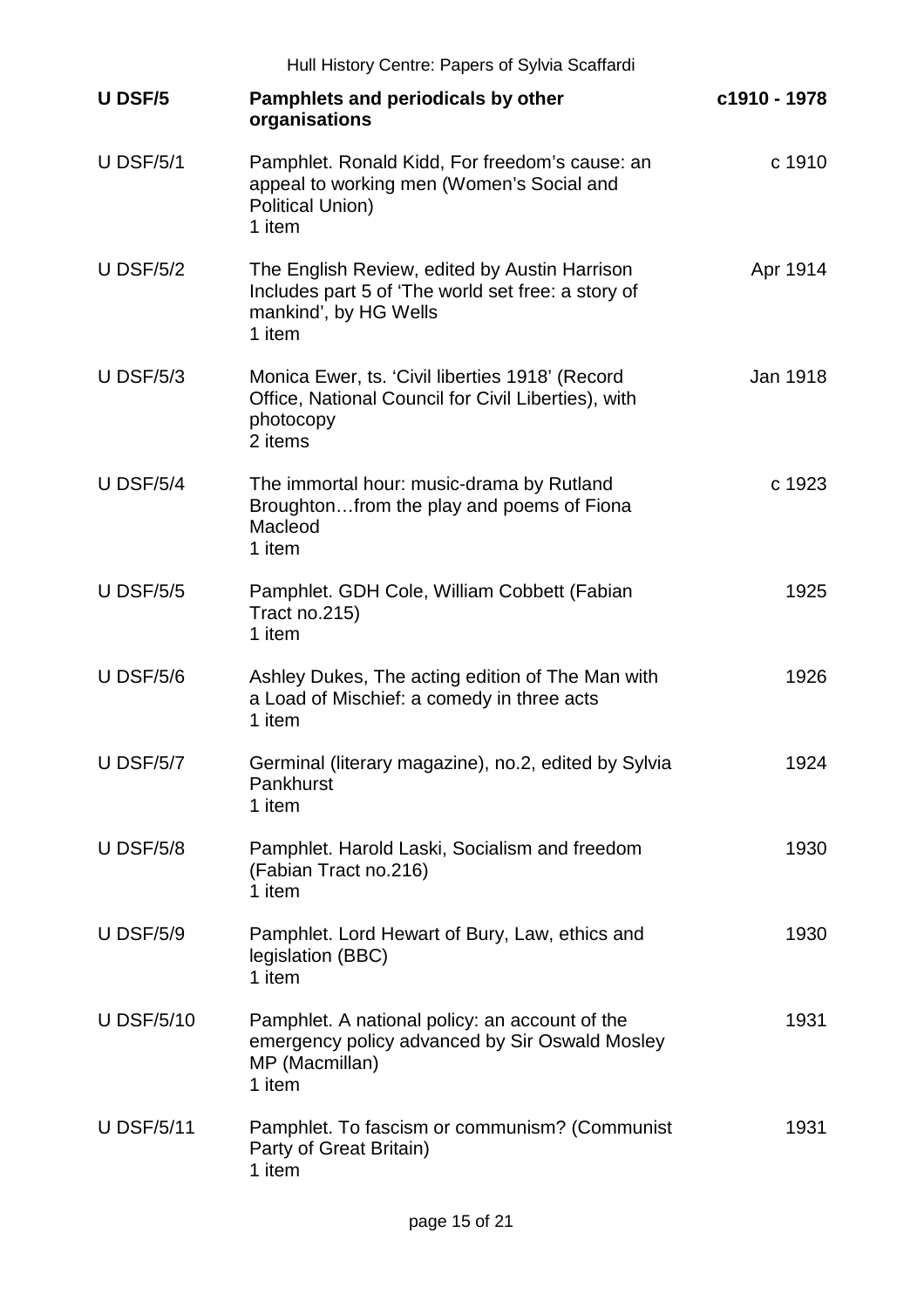|                   | Hull History Centre: Papers of Sylvia Scaffardi                                                                                                                    |             |
|-------------------|--------------------------------------------------------------------------------------------------------------------------------------------------------------------|-------------|
| <b>U DSF/5/12</b> | Pamphlet. Douglas Goldring, Liberty and<br>licensing (Hobby-Horse series no.1)<br>1 item                                                                           | 1932        |
| <b>U DSF/5/13</b> | Pamphlet. The secret international. Armament<br>firms at work (Union of Democratic Control)<br>1 item                                                              | 1932        |
| <b>U DSF/5/14</b> | The Golden Bowl (an occasional magazine<br>devoted to the restoration of human values),<br>no.7<br>1 item                                                          | 1932 - 1933 |
| <b>U DSF/5/15</b> | Pamphlet. CLR James, The case for West-<br>Indian self government (Day to Day Pamphlets<br>no.16 - Leonard and Virginia Woolf)<br>1 item                           | 1933        |
| <b>U DSF/5/16</b> | Pamphlet. TA Innes & Ivor Castle, Covenants<br>with death (Daily Express)<br>1 item                                                                                | 1934        |
| <b>U DSF/5/17</b> | Pamphlet. A souvenir of the Great Empire Air<br>Day of 1934 (Union of Democratic Control)<br>1 item                                                                | 1934        |
| <b>U DSF/5/18</b> | Pamphlet. The Prudential and its money (Labour<br><b>Research Department)</b><br>1 item                                                                            | 1934        |
| <b>U DSF/5/19</b> | Pamphlet. Ivor Montagu, Blackshirt brutality: the<br>story of Olympia<br>1 item                                                                                    | 1934        |
| <b>U DSF/5/20</b> | Pamphlet. 'Vindicator', Fascists at Olympia. A<br>record of eye-witnesses and victims (Victor<br>Gollancz Ltd.)<br>1 item                                          | 1934        |
| <b>U DSF/5/21</b> | Life and letters. The Florin magazine<br>1 item                                                                                                                    | May 1934    |
| <b>U DSF/5/22</b> | Pamphlet. P Glading, How Bedaux works<br>(Labour Research Department)<br>1 item                                                                                    | Nov 1934    |
| <b>U DSF/5/23</b> | Pamphlet. G Bernard Shaw, HG Wells, JM<br>Keynes & Ernst Toller, Stalin-Wells talk<br>The verbatim record and a discussion (New<br>Statesman and Nation)<br>1 item | Dec 1934    |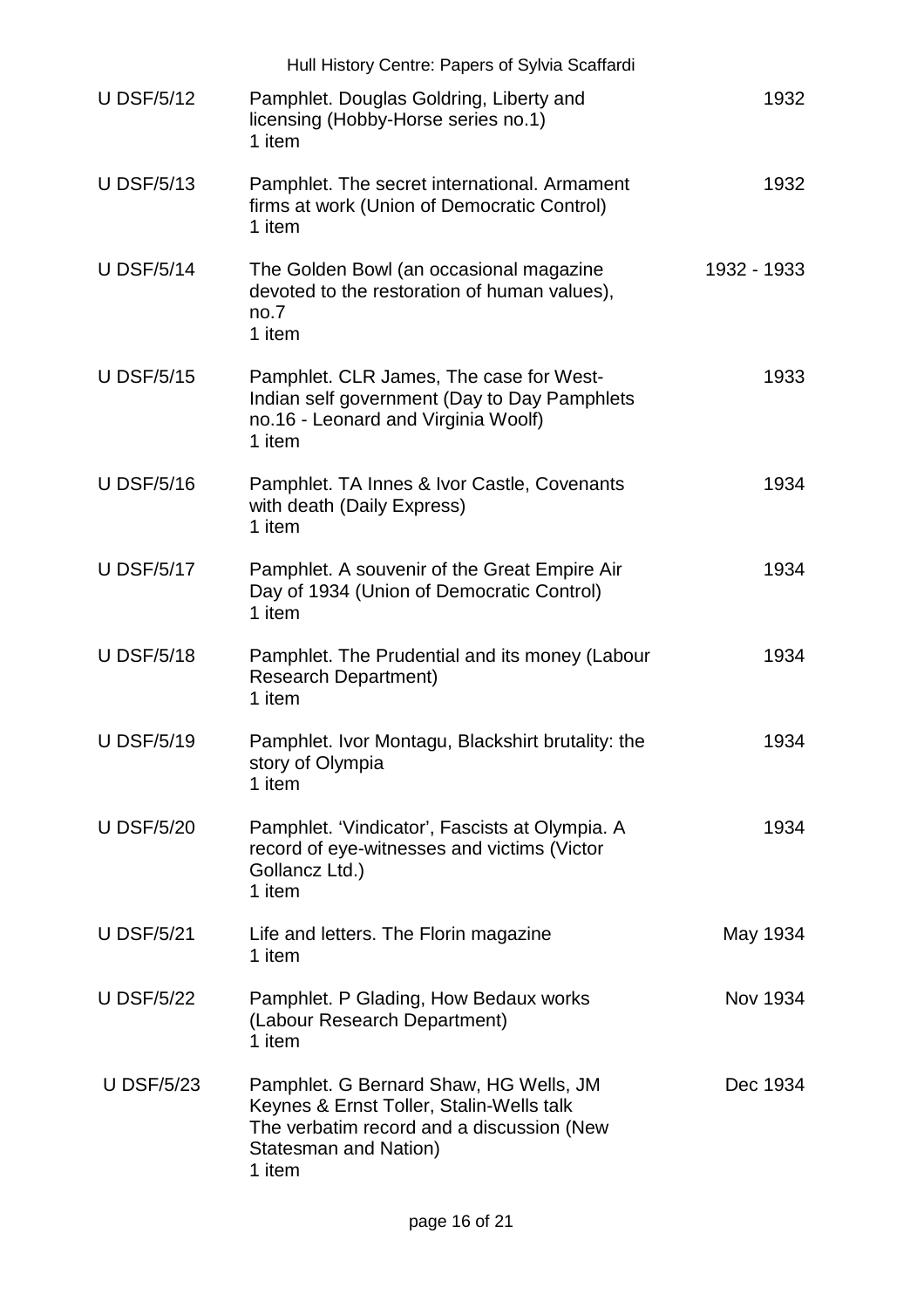| Hull History Centre: Papers of Sylvia Scaffardi |                                                                                                                                                                                                                                                                                                                       |                        |  |
|-------------------------------------------------|-----------------------------------------------------------------------------------------------------------------------------------------------------------------------------------------------------------------------------------------------------------------------------------------------------------------------|------------------------|--|
| <b>U DSF/5/24</b>                               | Pamphlet. Ten points against fascism (Young<br>Communist League)<br>1 item                                                                                                                                                                                                                                            | c 1934                 |  |
| <b>U DSF/5/25</b>                               | Pamphlet. W Fox, Taximen and taxi-owners<br>(Labour Research Department)<br>1 item                                                                                                                                                                                                                                    | Feb 1935               |  |
| <b>U DSF/5/26</b>                               | Left Review (5 issues)<br>5 items                                                                                                                                                                                                                                                                                     | Mar 1935 -<br>Feb 1937 |  |
| <b>U DSF/5/27</b>                               | Artists International Association, Bulletin, no. 10<br>With circular about attempt to form a new<br>association affiliated to the International of<br><b>Revolutionary Writers</b><br>2 items                                                                                                                         | <b>Nov 1935</b>        |  |
| <b>U DSF/5/28</b>                               | Pamphlet. DN Pritt, The Zinoviev trial (Victor<br>Gollancz Ltd.)<br>1 item                                                                                                                                                                                                                                            | 1936                   |  |
| <b>U DSF/5/29</b>                               | Pamphlet. Sean Murray, The Irish revolt: 1916<br>and after (Communist Party of Great Britain)<br>1 item                                                                                                                                                                                                               | 1936                   |  |
| <b>U DSF/5/30</b>                               | Pamphlet. Herbert Read, Essential Communism<br>(Pamphlets on the New Economics series<br>no.12)<br>Social Credit publication<br>1 item                                                                                                                                                                                | Apr 1936               |  |
| <b>U DSF/5/31</b>                               | Pamphlet. The trial of Luiz Carlos Prestes<br>(Association Juridique Internationale)<br>1 item                                                                                                                                                                                                                        | c 1936                 |  |
| <b>U DSF/5/32</b>                               | Pamphlet. The case for Cyprus (Committee for<br>the Autonomy of Cyprus)<br>1 item                                                                                                                                                                                                                                     | c 1937                 |  |
| <b>U DSF/5/33</b>                               | Book. Elvira Bauer, Trau keinen Fuchs auf<br>grüner Heid und keinen Jud bei seinem Eid: ein<br>Bilderbuch für gross und klein (Stürmer<br>Publishing House, Nuremberg, 1936)<br>Anti-Semitic publication, with ts. English<br>translation, stamped 'National Council for Civil<br>Liberties', January 1937<br>2 items | 1936 -<br>Jan 1937     |  |
| <b>U DSF/5/34</b>                               | Book. A Ramos Oliveira, La lucha del pueblo<br>Espanol por su libertad (Spanish Embassy,<br>London)<br>1 volume<br>page 17 of 21                                                                                                                                                                                      | 1937                   |  |
|                                                 |                                                                                                                                                                                                                                                                                                                       |                        |  |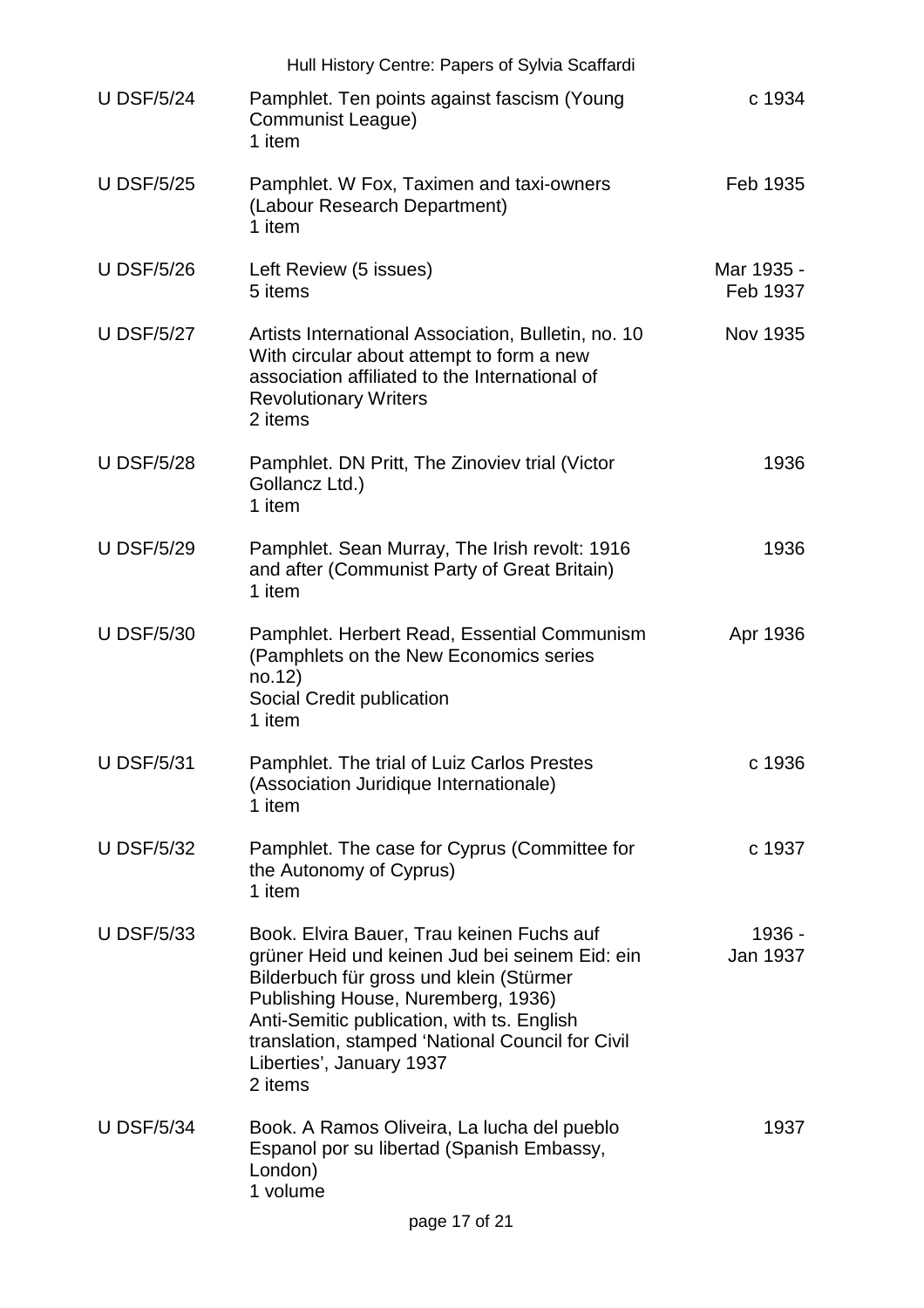|                   | Hull History Centre: Papers of Sylvia Scaffardi                                                                                                                                |        |
|-------------------|--------------------------------------------------------------------------------------------------------------------------------------------------------------------------------|--------|
| <b>U DSF/5/35</b> | Book. A Ramos Oliveira, Work and War in Spain<br>(Spanish Embassy, London)<br>1 volume                                                                                         | 1938   |
| <b>U DSF/5/36</b> | Pamphlet. Czechoslovakia – a deserted nation.<br>A woman writes 'Goodbye' (News Chronicle<br>Czech Relief Fund)<br>1 item                                                      | 1938   |
| <b>U DSF/5/37</b> | Pamphlet. The facts. Czechoslovakia's<br>martyrdom (European Association and League<br>of Nations Union, 1938)<br>1 item                                                       | 1938   |
| <b>U DSF/5/38</b> | Miscellaneous no.7 (1938). Correspondence<br>respecting Czechoslovakia September 1938<br>(Cmd. 5847) (HMSO)<br>1 item                                                          | 1938   |
| <b>U DSF/5/39</b> | Miscellaneous no.8 (1938). Further documents<br>respecting Czechoslovakia including the<br>agreement concluded at Munich on September<br>29, 1938 (Cmd. 5848) (HMSO)<br>1 item | 1938   |
| <b>U DSF/5/40</b> | Pamphlet. Writers declare against fascism<br>(Association of Writers for Intellectual Liberty)<br>1 item                                                                       | 1938   |
| <b>U DSF/5/41</b> | Pamphlet. How the rich live: sidelights on the<br>Cunningham Reid case (Communist Party of<br>Great Britain)<br>1 item                                                         | 1938   |
| <b>U DSF/5/42</b> | Pamphlet. Eternal vigilance. The story of civil<br>liberty 1937-1938 (American Civil Liberties<br>Union)<br>1 item                                                             | 1938   |
| <b>U DSF/5/43</b> | Pamphlet. RST Chorley, The threat to civil<br>liberty (Haldane Society)<br>1 item                                                                                              | 1938   |
| <b>U DSF/5/44</b> | Book. Dr Hans Diebow ed., Der ewige Jude<br>(Zentralverlag der NSDAP)<br>Anti-Semitic publication issued by the Nazi Party<br>1 volume                                         | 1938   |
| <b>U DSF/5/45</b> | Pamphlet. Hands off the Protectorates<br>(International African Service Bureau)<br>1 item                                                                                      | c 1938 |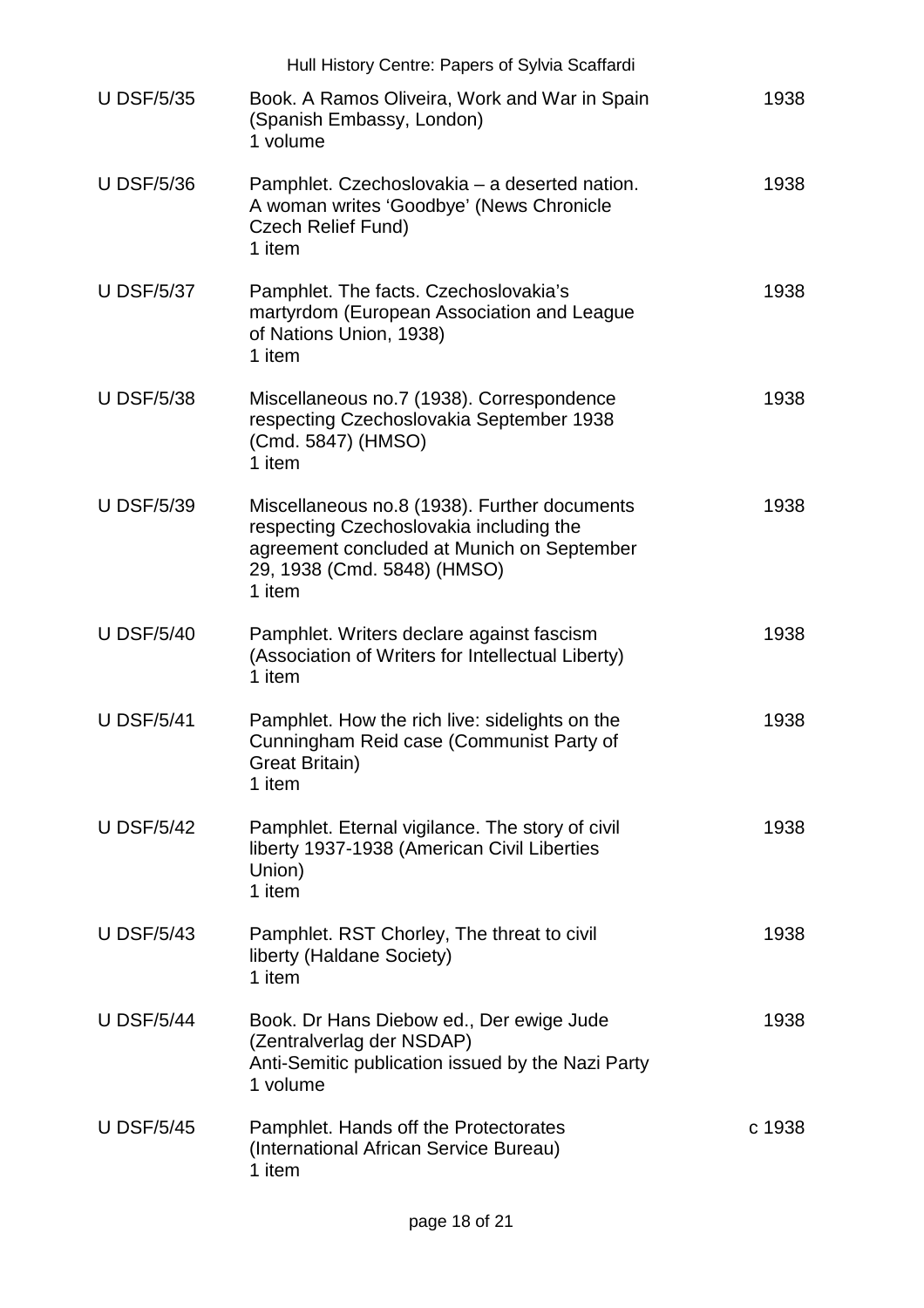|                   | Hull History Centre: Papers of Sylvia Scaffardi                                                                                                               |             |
|-------------------|---------------------------------------------------------------------------------------------------------------------------------------------------------------|-------------|
| <b>U DSF/5/46</b> | Pamphlet. Kingsley Martin, Fascism, democracy<br>and the press (New Statesman)<br>1 item                                                                      | c 1939      |
| <b>U DSF/5/47</b> | Pamphlet. Eric Gill, All that England stands for<br>(Peace Pledge Union)<br>1 item                                                                            | post 1939   |
| <b>U DSF/5/48</b> | The British Subject, vol.I, no.5<br>1 item                                                                                                                    | Feb 1940    |
| <b>U DSF/5/49</b> | Pamphlet. Native races, the war and peace aims<br>(Anti-Slavery and Aborigines Protection Society)<br>With covering letter<br>2 items                         | Mar 1940    |
| <b>U DSF/5/50</b> | Pamphlet. Barbed wire in France. They fought<br>for freedom. Their reward – concentration<br>camps (International Brigade Association)<br>1 item              | early 1940  |
| <b>U DSF/5/51</b> | Pamphlet. Where are you going? An open letter<br>to Communists by Victor Gollancz<br>1 item                                                                   | 9 May 1940  |
| <b>U DSF/5/52</b> | Pamphlet. U DMWP [?], France faces fascism<br>(Fabian Society Research Series no.52)<br>1 item                                                                | Oct 1940    |
| <b>U DSF/5/53</b> | Pamphlet. Why France fell: the lessons for us<br>(Union of Democratic Control)<br>1 item                                                                      | c1940       |
| <b>U DSF/5/54</b> | Pamphlet. Morrison's prisoners. The story of the<br>Czechoslovakian anti-fascist fighters interned in<br><b>Britain (National Council for Democratic Aid)</b> | 1941        |
| <b>U DSF/5/55</b> | 1 item<br>Pamphlet. The Union of Soviet Socialist<br>Republics. The strength of our ally (Lawrence<br>and Wishart)<br>1 item                                  | c1941       |
| <b>U DSF/5/56</b> | Pamphlet. The Anglo-Soviet Treaty 26 May<br>1942 (Society for Cultural Relations with the<br>Soviet Union)<br>1 item                                          | 1942        |
| <b>U DSF/5/57</b> | Pamphlet. Who's who in Nazi Germany (British<br>government publication) [copy no.14]<br>1 item                                                                | 15 Dec 1942 |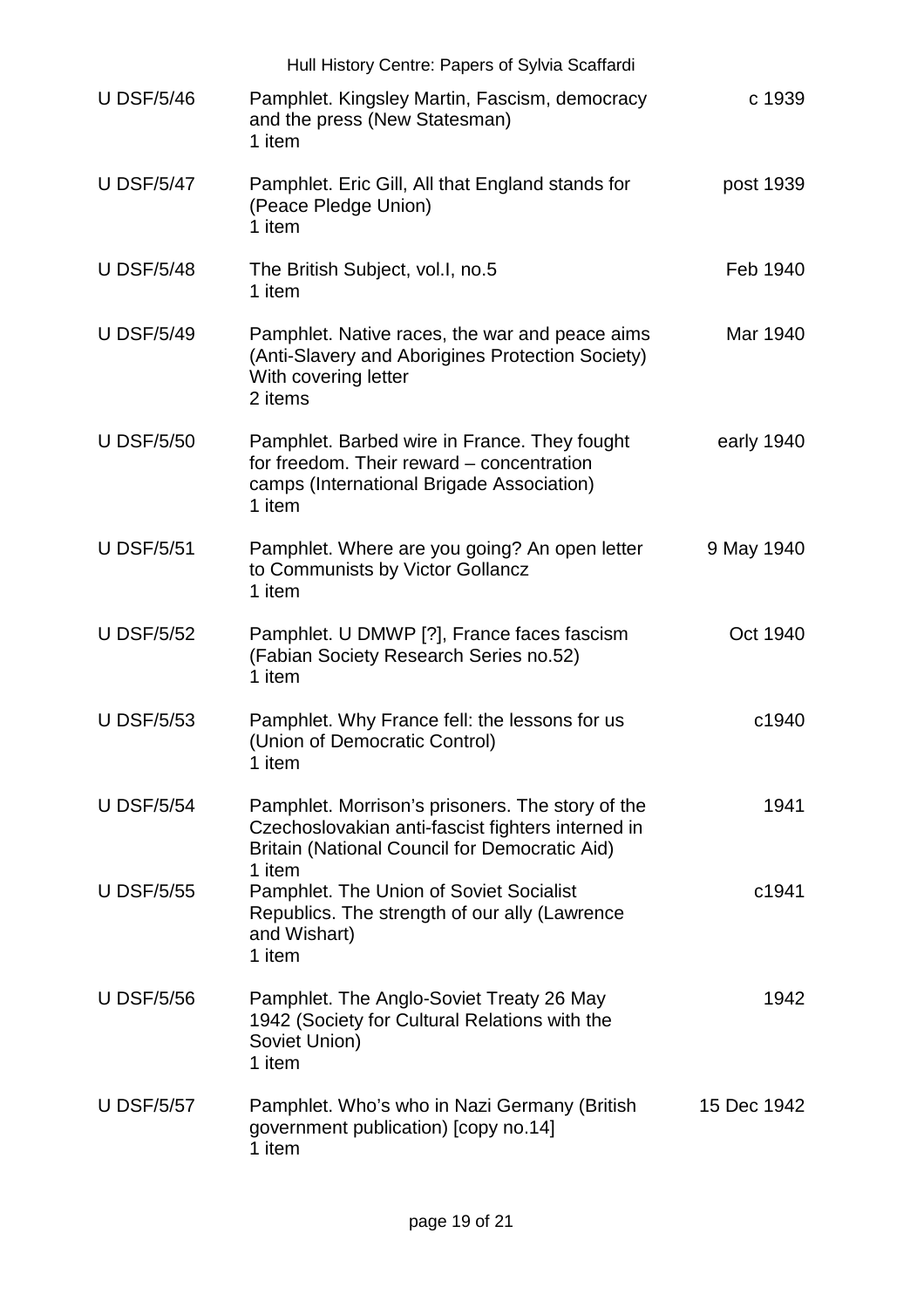|                   | Hull History Centre: Papers of Sylvia Scaffardi                                                                                                                               |                         |  |
|-------------------|-------------------------------------------------------------------------------------------------------------------------------------------------------------------------------|-------------------------|--|
| <b>U DSF/5/58</b> | Pamphlet. A pocket guide to India (United<br><b>States War and Navy Departments)</b><br>1 item                                                                                | c 1942                  |  |
| <b>U DSF/5/59</b> | Art and Industry (2 issues)<br>2 items                                                                                                                                        | Jul - Aug 1943          |  |
| <b>U DSF/5/60</b> | Pamphlet. André Marty, L'heure de la France a<br>sonné (Communist Party of Great Britain)<br>1 item                                                                           | c 1943                  |  |
| <b>U DSF/5/61</b> | Pamphlet. For Liberty Exhibition. Exhibition of<br>paintings by members of the AIA<br>1 item                                                                                  | c 1943                  |  |
| <b>U DSF/5/62</b> | Pamphlet. Robert E Cushman, Our<br>constitutional freedoms. Civil liberties: an<br>American heritage (National Foundation for<br>Education in American Citizenship)<br>1 item | Jan 1944                |  |
| <b>U DSF/5/63</b> | Central Board for Conscientious Objectors,<br>Bulletin, no.55<br>1 item                                                                                                       | Sep 1944                |  |
| <b>U DSF/5/64</b> | Britânia, vol.I, nos. III, V & VII<br>3 items                                                                                                                                 | Sep 1944 -<br>Jan 1945  |  |
| <b>U DSF/5/65</b> | Pamphlet. John Price, British trade unions and<br>the war (Ministry of Information)<br>1 item                                                                                 | 1945                    |  |
| <b>U DSF/5/66</b> | Pamphlet. Town planning and housing. What<br>can I do? (Town and Country Planning<br>Association)<br>1 item                                                                   | 1945                    |  |
| <b>U DSF/5/67</b> | Choix: les écrits du mois à travers le monde,<br>no.11<br>1 item                                                                                                              | Dec 1945                |  |
| <b>U DSF/5/68</b> | Greek News, vol.1, no.7 (League for Democracy<br>in Greece)<br>1 item                                                                                                         | Sep 1946                |  |
| <b>U DSF/5/69</b> | Civil Rights, vol.1, nos. 1 & 2 (Emergency<br>Committee for Civil Liberty, Canada)<br>2 items                                                                                 | 15 Aug - 15 Sep<br>1946 |  |